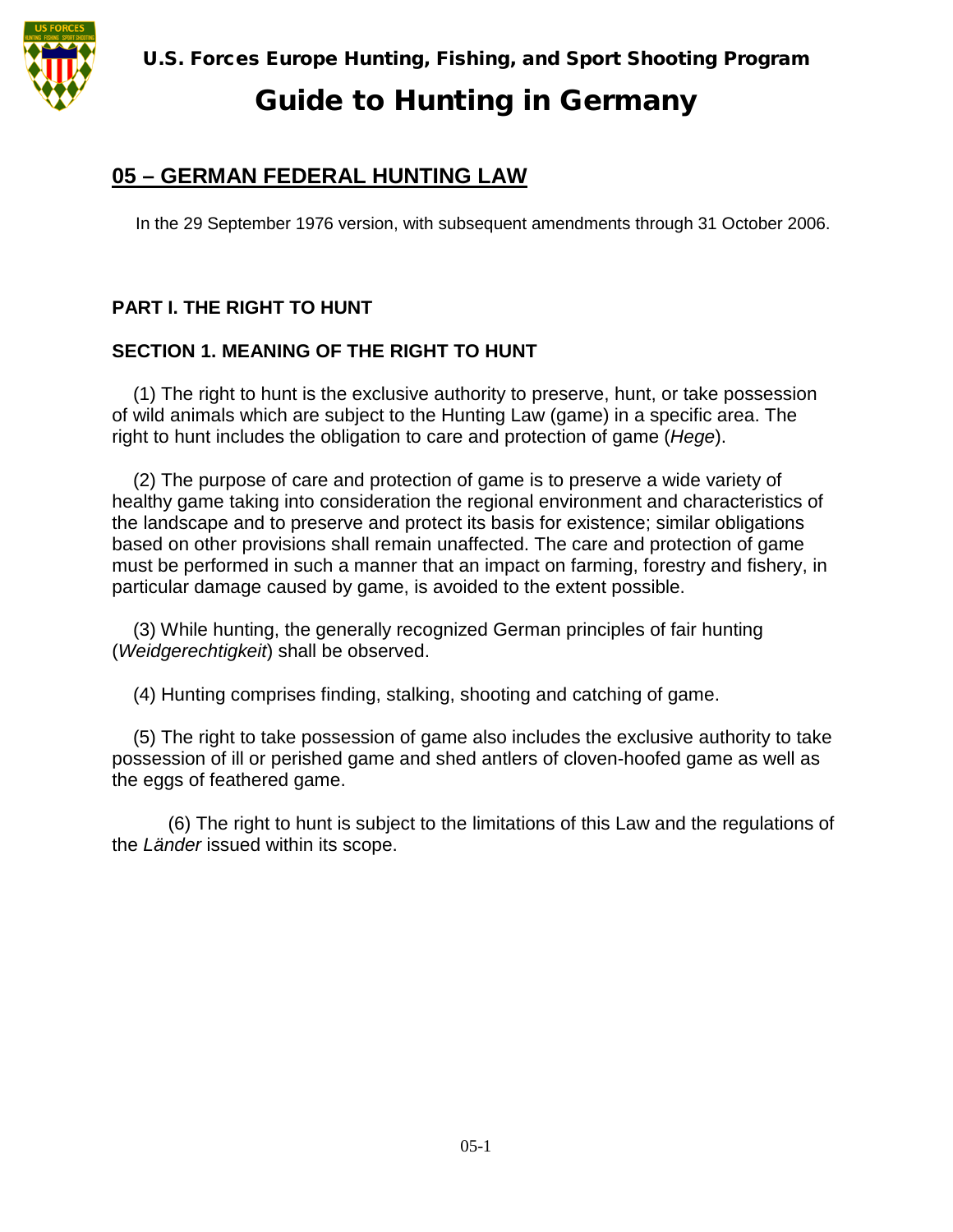

### **SECTION 2. ANIMAL SPECIES**

(1) Animal species subject to the Hunting Law

### **HUNTED**:

| <b>American Name</b>                                                                                                                                                                                                                                                                                               | <b>German Name</b>                                                                                                                                                                                                                                                                                               | <b>Scientific Name</b>                                                                                                                                                                                                                                                                                                                                                                                                |
|--------------------------------------------------------------------------------------------------------------------------------------------------------------------------------------------------------------------------------------------------------------------------------------------------------------------|------------------------------------------------------------------------------------------------------------------------------------------------------------------------------------------------------------------------------------------------------------------------------------------------------------------|-----------------------------------------------------------------------------------------------------------------------------------------------------------------------------------------------------------------------------------------------------------------------------------------------------------------------------------------------------------------------------------------------------------------------|
| 1. Haired game                                                                                                                                                                                                                                                                                                     |                                                                                                                                                                                                                                                                                                                  |                                                                                                                                                                                                                                                                                                                                                                                                                       |
| <b>Red Deer</b><br><b>Fallow Deer</b><br><b>Sika Deer</b><br>Roe deer<br><b>Chamois</b><br><b>Alpine Ibex</b><br><b>Mouflon</b><br><b>Wild Boar</b><br>Hare<br><b>Rabbit</b><br><b>Fox</b><br><b>Stone Marten</b><br><b>Tree Marten</b><br><b>Fitchet</b><br><b>Ermine</b><br><b>Small Weasel</b><br><b>Badger</b> | <b>Rotwild</b><br>Damwild<br><b>Sikawild</b><br><b>Rehwild</b><br><b>Gamswild</b><br><b>Steinwild</b><br><b>Muffelwild</b><br><b>Schwarzwild</b><br>Feldhase<br>Wildkaninchen<br><b>Fuchs</b><br><b>Steinmarder</b><br><b>Baummarder</b><br><b>Iltis</b><br><b>Hermelin</b><br><b>Mauswiesel</b><br><b>Dachs</b> | Cervus elaphus L.<br>Dama dama L.<br><b>Cervus nippon TEMMINK</b><br>Capreolus capreolus L.<br>Rupicapra rupicapra L.<br>Capra ibex L.<br><b>Ovis ammon musimon PALLAS</b><br>Sus scrofa L.<br><b>Lepus europaeus PALLAS</b><br>Oryctolagus cuniculus L.<br>Vulpes vulpes L.<br><b>Martes foina ERXLEBEN</b><br>Martes martes L.<br>Mustela putorios L.<br>Mustela erminea L.<br>Mustela nivalis L.<br>Meles meles L. |
| 2. Feathered game<br>Hungarian partridge<br>Pheasant<br><b>Wild Turkey</b><br><b>Wood Pigeons</b><br>Swan<br><b>Wild Geese</b><br><b>Ducks</b><br>Woodcock<br>Coot<br><b>Seagulls</b>                                                                                                                              | Rebhuhn<br>Fasan<br>Wildtruthuhn<br>Wildtauben<br>Höckerschwan<br>Wildgänse<br><b>Wildenten</b><br>Waldschnepfe<br><b>Bläßhuhn</b><br>Möwen                                                                                                                                                                      | Perdix perdix L.<br>Phasianius colchicus L.<br>Meleagris gallopavo L.<br>Columbidae<br>Cygnus olor GMEL.<br>Anser BRISSON and BRANTA SCOPOLI<br>Anatinae<br>Scolopax rusticola L.<br>Fulica atra L.<br>Laridae                                                                                                                                                                                                        |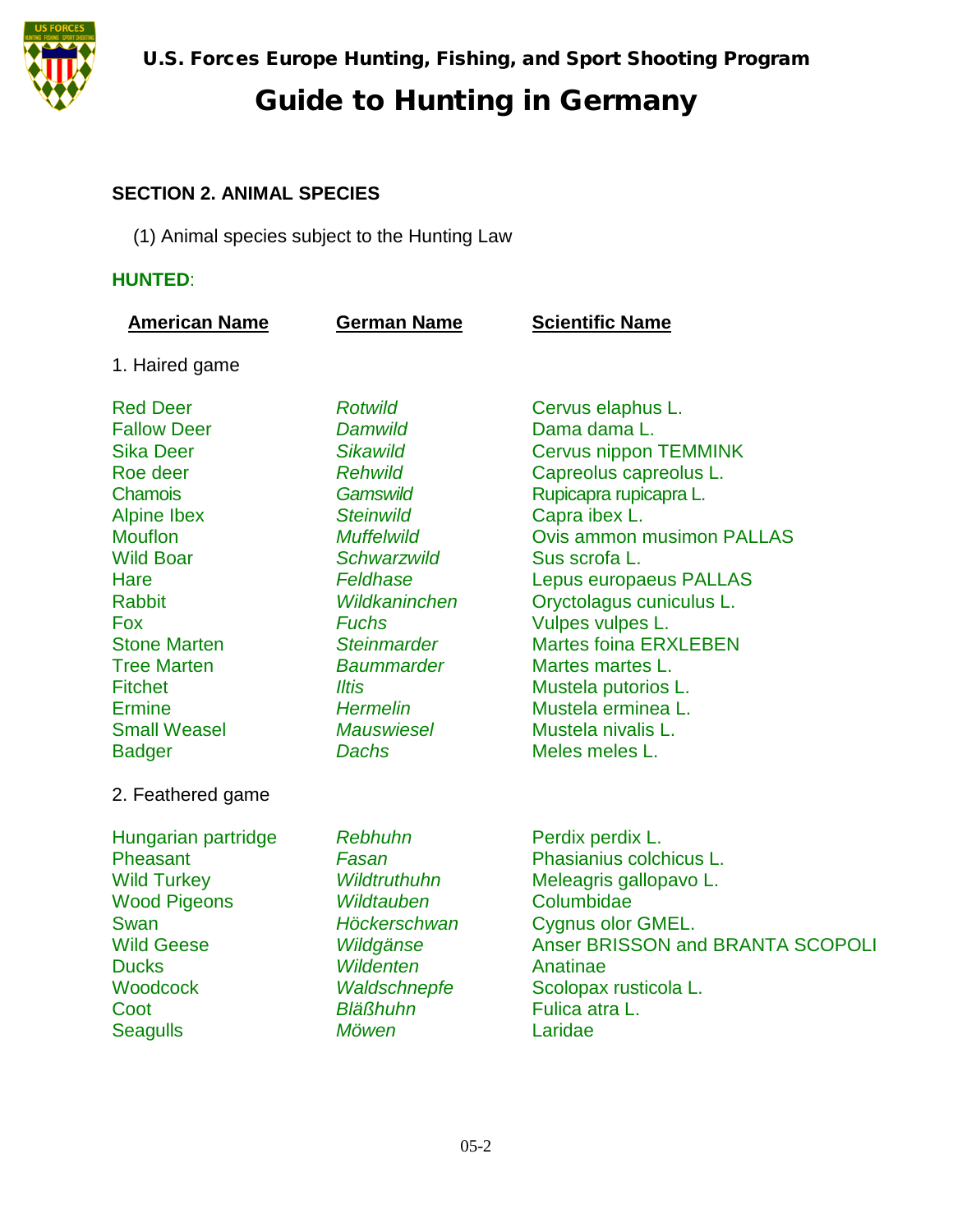

#### **NOT HUNTED**:

| <b>American Name</b>                                                                                                                                                                                                                        | <b>German Name</b>                                                                                                                                                                                   | <b>Scientific Name</b>                                                                                                                                                                                                                                                      |
|---------------------------------------------------------------------------------------------------------------------------------------------------------------------------------------------------------------------------------------------|------------------------------------------------------------------------------------------------------------------------------------------------------------------------------------------------------|-----------------------------------------------------------------------------------------------------------------------------------------------------------------------------------------------------------------------------------------------------------------------------|
| 1. Haired game                                                                                                                                                                                                                              |                                                                                                                                                                                                      |                                                                                                                                                                                                                                                                             |
| <b>European Bison</b><br><b>Moose</b><br><b>Alpine Hare</b><br><b>Marmot</b><br><b>Wild Cat</b><br>Lynx<br><b>Otter</b><br><b>Seal</b>                                                                                                      | <b>Wisent</b><br><b>Elchwild</b><br><b>Schneehase</b><br><b>Murmeltier</b><br>Wildkatze<br>Luchs<br><b>Fischotter</b><br>Seehund                                                                     | Bison bonasus L.<br>Alces alces L.<br>Lepus timidus<br>Marmota marmota L.<br><b>Felis silvestris SCHREBER</b><br>Lynx lynx L.<br>Lutra lutra L.<br>Phoca vitulina L.                                                                                                        |
| 2. Feathered game                                                                                                                                                                                                                           |                                                                                                                                                                                                      |                                                                                                                                                                                                                                                                             |
| Quail<br>Capercaillie<br><b>Black Grouse</b><br><b>Rackelwild</b><br><b>Hazel Grouse</b><br>Ptarmigan<br>Merganser<br><b>Great Crested Grebe</b><br><b>Bustard</b><br><b>Heron</b><br><b>Griffin</b><br><b>Hawks</b><br><b>Common Raven</b> | Wachtel<br><b>Auerwild</b><br><b>Birkwild</b><br>Lyrus tetrix x<br><b>Haselwild</b><br>Alpenschneehuhn<br>Säger<br>Haubentaucher<br>Grosstrappe<br>Graureiher<br>Greife<br>Falken<br><b>Kolkrabe</b> | Coturnix coturnix L.<br>Tetrao urogallus L.<br>Lyrus tetrix L.<br><b>Tetrao urogallus</b><br>Tetrastes bonasia L.<br><b>Lagopusmutus MONTIN</b><br>Mergus L.<br>Podiceps cristatus L.<br>Otis tarda L.<br>Ardea cinerea L.<br>Accipitridae<br>Falconidae<br>Corvus corax L. |

(2) German federal states (*Länder*) may determine additional animal species to be subject to the Hunting Law.

(3) Cloven-hoofed game are European bison, moose, red deer, fallow deer, sika deer, roe deer, chamois, alpine ibex, mouflon and wild boar.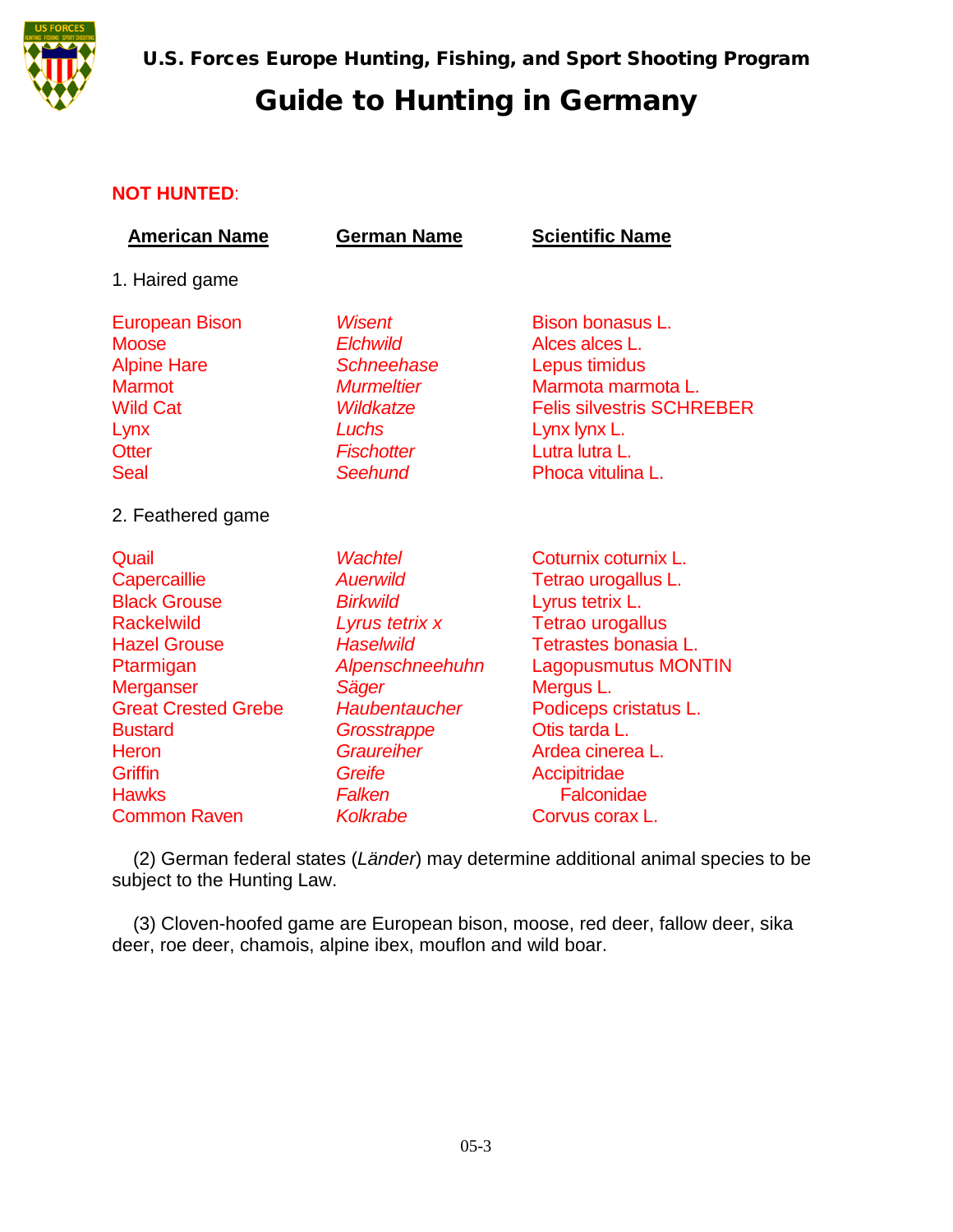

# Guide to Hunting in Germany

(4) Game known as *Hochwild* (game whose hunting in former times was reserved to members of the higher aristocracy) includes cloven-hoofed game, except roe deer, capercaillie, golden eagle and sea eagle. All other game is called *Niederwild* (game whose hunting in former times was reserved to members of the lower aristocracy).

#### **SECTION 3. HOLDER OF THE RIGHT TO HUNT; EXERCISING THE RIGHT TO HUNT**

(1) The property owner has the right to hunt on their land. It is inseparably connected to the ownership of real estate.

(2) The *Länder* have the right to hunt in areas for which personal ownership is not established.

(3) The right to hunt may only be exercised in hunting areas in accordance with section 4 et seq.

#### **PART II. HUNTING AREAS AND ASSOCIATIONS FOR CARE AND PROTECTION OF GAME**

#### **1. GENERAL**

#### **SECTION 4. HUNTING AREAS**

(1) Hunting areas, where hunting may be exercised, are either personallyowned hunting areas (section 7) or common hunting areas (section 8).

#### **SECTION 5. ESTABLISHMENT OF HUNTING AREAS**

(1) Hunting areas may be formed by separating, attaching or exchanging property, if this is required in order to protect a hunting area and for reasons of better hunting.

(2) Natural and artificial water courses, trails, pastures, railroad tracks and similar areas, which, if taken alone, are not suitable for proper hunting due to their size and shape, will not form a separate hunting area, will not interrupt the coherence of a hunting area, and will not establish a connection between separately located areas in order to form a hunting area.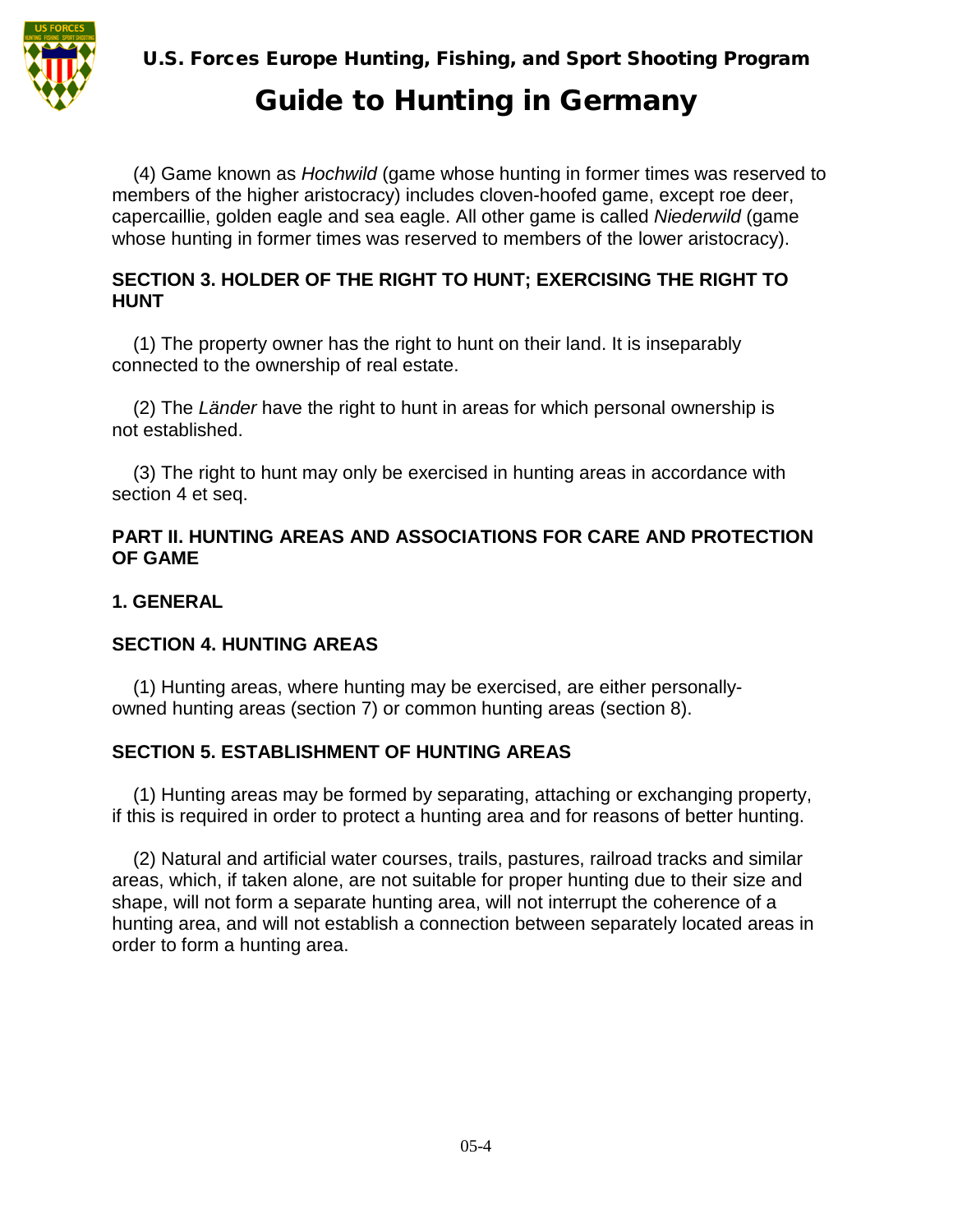

#### **SECTION 6. NON-HUNTING AREAS**

No hunting will be performed on land which does not belong to a hunting area and in non-hunting areas. Limited hunting may be allowed. Zoos are not subject to the provisions of this law.

#### **2. PERSONALLY-OWNED HUNTING AREAS**

#### **SECTION 7.**

(1) Undivided pieces of land where an area of at least 75 hectares may be used for farming, forestry or fishing, which are owned by one person or a group of persons, form a personally-owned hunting area. In deviation from sentence 1, the *Länder* may require a bigger minimum size, in general or for specific areas. If, on the day of entry into force of the Unification Agreement, a different size than the one stated in sentence 1 was determined in the *Länder*, this will remain unchanged as long as it is not less than 70 hectares. In deviation from sentence 1, and to the extent that such a regulation exists at the time this Law enters into force, the *Länder* may determine that also another undivided area of 75 hectares forms a personally-owned hunting area, if each of the land owners or users of undivided areas of at least 15 hectares apply for it.

(2) Areas which in accordance with paragraph 1, sentence 1 form a personallyowned hunting area are not separated by *Land* borders. In the cases of paragraph 1, sentence 3, a personally-owned hunting area exists if, pursuant to the regulations of that *Land,* in which the largest part of the areas extending over several *Länder* is located, the conditions for a personally-owned hunting area would be fulfilled for the areas in their entirety. Otherwise, the regulations of that *Land* in which it is located shall apply to each part of a personally-owned hunting area extending over several *Länder*.

(3) Completely fenced-in areas as well as undivided areas located near the German border with less than 75 hectares of land, which can be used for farming, forestry or fishing, may be declared personally-owned hunting areas either generally or subject to special conditions; in this connection it may be determined that hunting in these areas may only be performed subject to limitations.

(4) The owner has the right to hunt in a personally-owned hunting area. The user takes the place of the owner if they are entitled to use the entire personally-owned hunting area.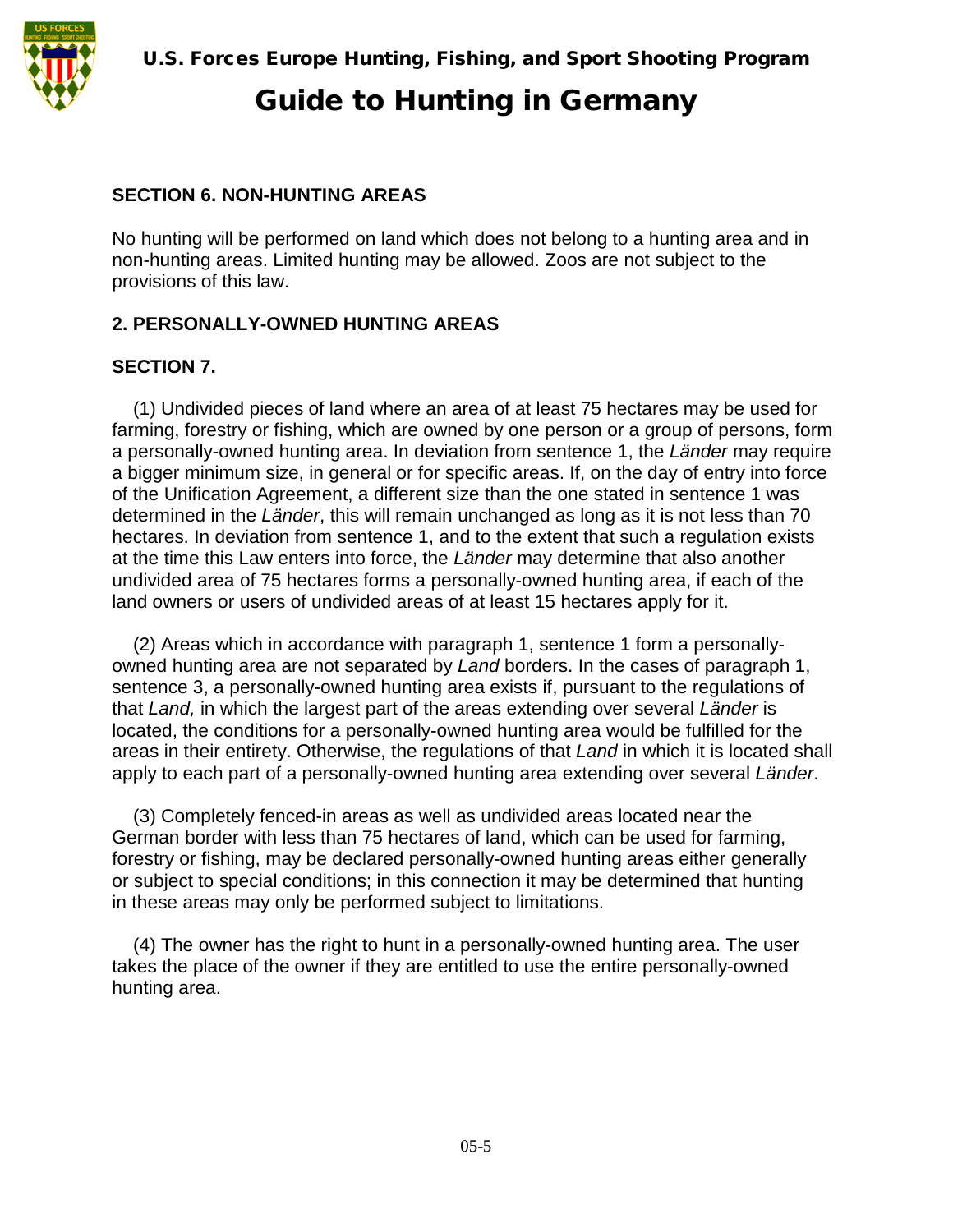### **3. COMMON HUNTING AREAS**

#### **SECTION 8. COMPOSITION**

(1) All areas of a local community or separate communal district not belonging to a personally-owned hunting area form a common hunting area, if they have an overall size of at least 150 hectares.

(2) Undivided areas of various local communities which otherwise comply with the requirements of a common hunting area, may, upon request, be combined in common hunting areas.

(3) Dividing of common hunting areas into several independent hunting areas may be authorized if each part has a minimum size of 250 hectares.

(4) The *Länder* may determine a bigger minimum size in general or for specific areas.

(5) The hunting association has the right to hunt in common hunting areas.

#### **SECTION 9. OFFICIAL ASSOCIATION OF PROPRIETORS OF HUNTING RIGHTS (***JAGDGENOSSENSCHAFT***)**

(1) The owners of areas belonging to a common hunting area form an official association of proprietors of hunting rights (hunting association). Owners of areas where hunting is prohibited are not members of the hunting association.

(2) The president of the hunting association represents the association in and out of court. The president shall be elected by the hunting association. As long as the hunting association has not elected a president, its affairs will be managed by the executive board of the local community.

(3) Resolutions passed by the hunting association require the majority of the present members and represented members, as well as the majority of the area represented when a resolution is passed.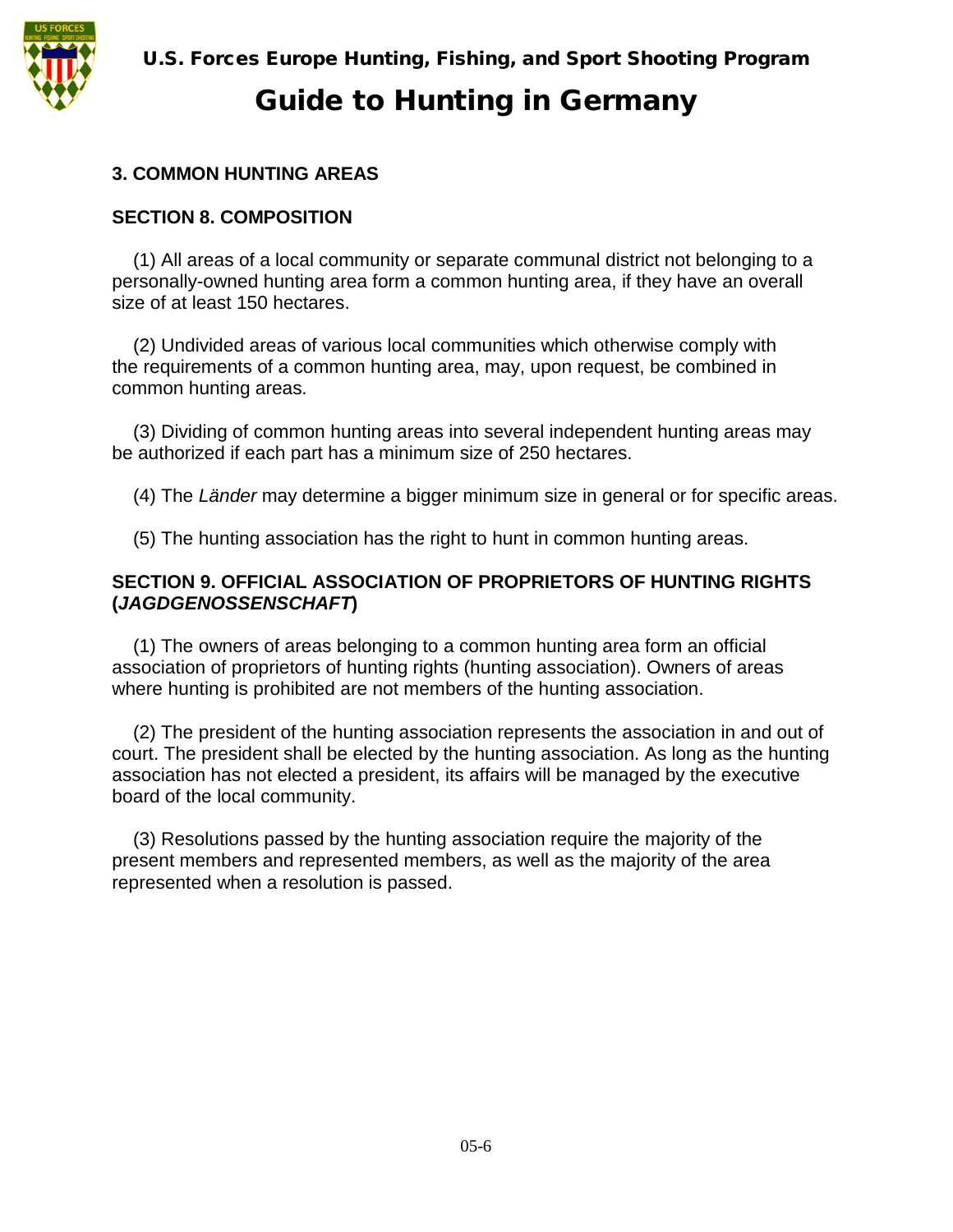

# Guide to Hunting in Germany

#### **SECTION 10. USE OF HUNTING GROUNDS**

(1) The hunting association normally uses the hunting grounds by leasing them. Leasing may be limited to the group of hunters who are members of the association.

(2) The hunting association may employ hunters who perform hunting for their own account. It may suspend hunting with the approval of the competent authority.

(3) The hunting association decides upon the use of the net proceeds from the use of hunting grounds. If the hunting association decides not to distribute the proceeds among the members of the association according to the size of their participating plots, each member who has voted against the resolution may request that their share be paid out to them. The claim expires if it is not asserted either in writing or verbally to the record of the president within one month after announcement of the resolution.

#### **4. JOINT CARE AND PROTECTION OF GAME**

#### **SECTION 10A. ESTABLISHMENT OF ASSOCIATIONS FOR JOINT CARE AND PROTECTION OF GAME**

(1) The persons authorized to hunt may establish an association under civil law for the purpose of joint care and protection of game in several undivided hunting areas.

(2) In derogation of paragraph 1, the *Länder* may determine that the persons authorized to hunt establish an association for the purpose of joint care and protection of game for several undivided hunting areas in case this is necessary for reasons of care and protection of game within the meaning of section 1, paragraph 2, and a request by the competent authority to establish an association for joint care and protection within a determined period addressed to all persons authorized to hunt was without result.

(3) The *Länder* will determine the specifics.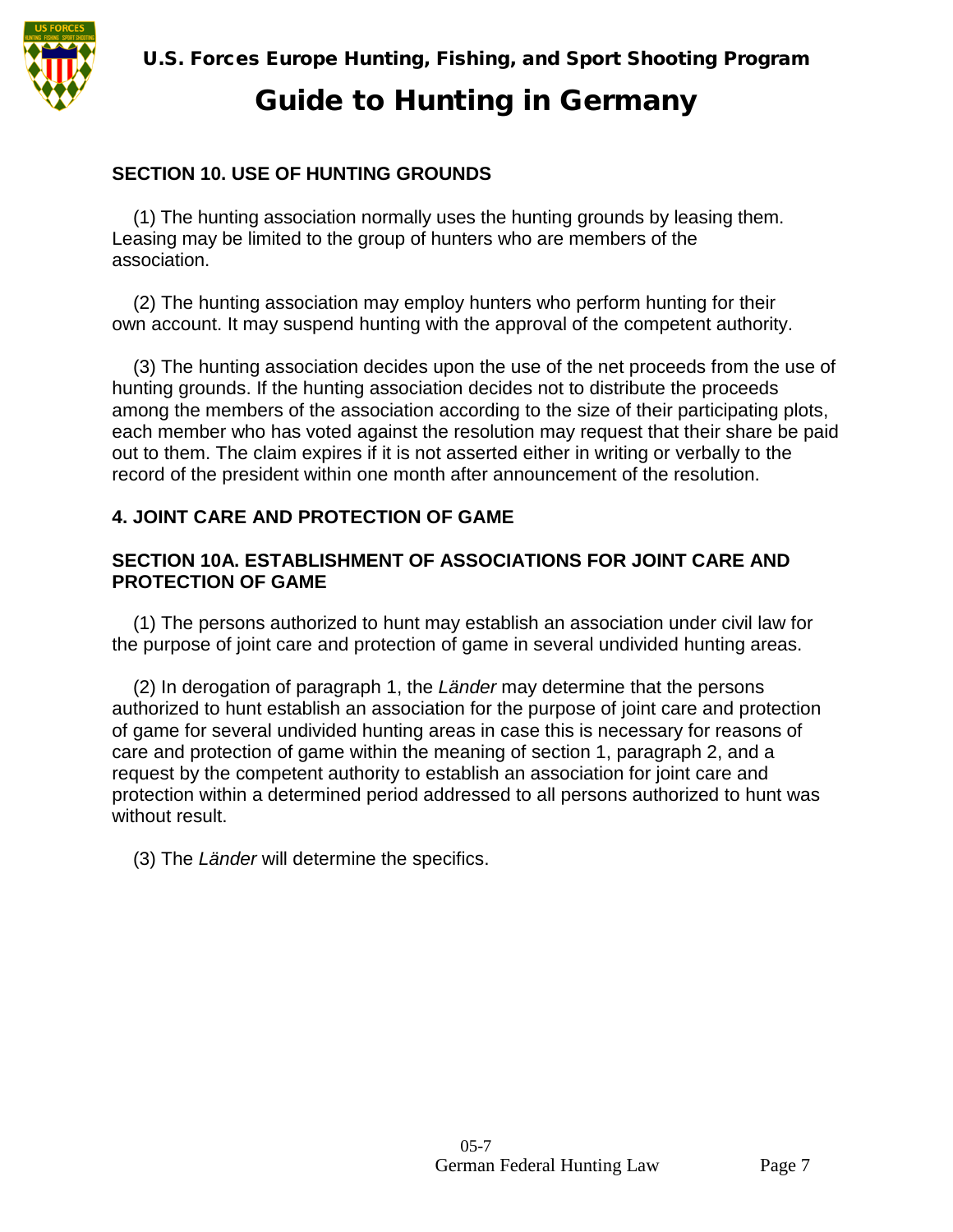#### **PART III. INVOLVING THIRD PERSONS**

#### **SECTION 11. LEASE OF A HUNTING AREA**

(1) Exercising the right to hunt may be leased entirely to third persons. Exercising the right to hunt only in part may not be the subject matter of a hunting lease contract; however, the lessor may reserve the right to hunt a specific type of game. Notwithstanding paragraph 6, sentence 2, the issuing of hunting permits is regulated by the *Länder*.

(2) Leasing one part of a hunting area is only authorized if the leased part as well as the remaining part have the legally stipulated minimum size in case of personally-owned hunting areas, or the minimum size of 250 hectares in case of common hunting areas. The *Länder* may permit leasing a part of a smaller size to persons holding the right to hunt in an adjacent hunting area if this serves an improved hunting district management.

(3) The total area on which a game tenant is entitled to hunt may not exceed 1,000 hectares; this is to include those areas in which the tenant is entitled to hunt on the basis of a hunting permit against payment. The owner of one or several personallyowned hunting areas with a total size of more than 1,000 hectares may only lease additional areas if they lease out areas of at least the same size; the owner of one or several personally-owned hunting areas with a total size of less than 1,000 hectares may only lease additional areas, if the total area on which they are entitled to hunt does not exceed 1,000 hectares. Sentences 1 and 2 shall apply accordingly to joint tenants, sub-leasers or holders of a hunting permit against payment under the proviso that only that area is credited against the total area which, pursuant to the hunting lease or hunting permit, is proportionally attributed to the individual joint tenant, sub-leaser or holder of a hunting license against payment, with the exception of a permit for single shootings of game. The *Länder* may determine the maximum size to exceed 1,000 hectares for specific regions, in particular for high mountain regions.

(4) The hunting lease contract must be prepared in writing. The lease period shall be at least nine years. The *Länder* may determine a higher minimum lease period. A current hunting lease contract may also be extended for a shorter period of time. Start and end of a lease period should correspond to the start and end of the hunting year (1 April to 31 March).

(5) Only persons holding a valid hunting license who have held that license previously in Germany for three years may be lease holders. Exceptions may be granted in special individual cases. The periods during which a person has held a hunting license in the German Democratic Republic prior to the date the accession entered into force, shall be credited against the period stipulated in sentence 1.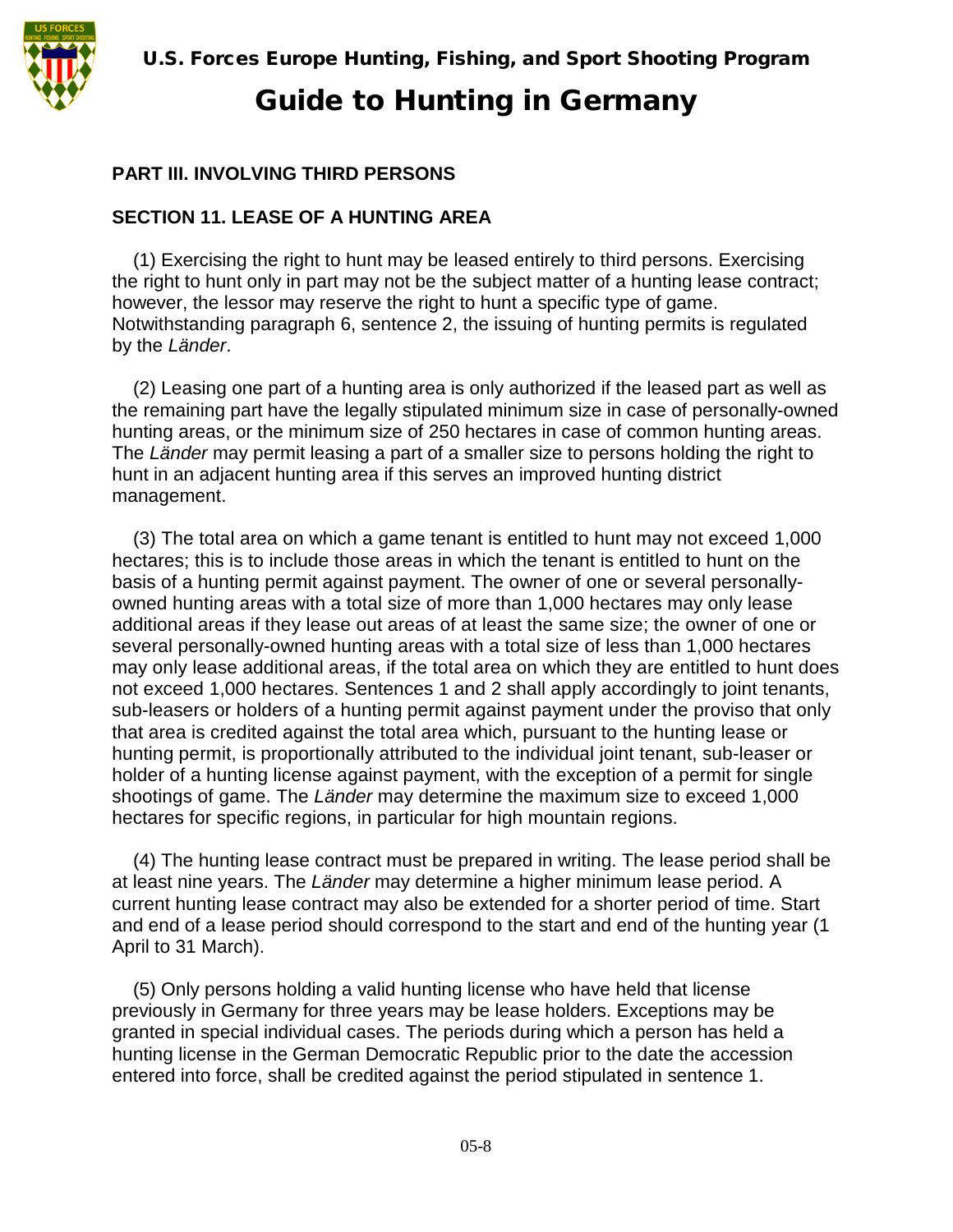

# Guide to Hunting in Germany

(6) A hunting lease which, when concluded, is not in accordance with the provisions of paragraph 1, sentence 2, first half sentence, of paragraph 2, of paragraph 3, of paragraph 4, sentence 1, or of paragraph 5 is void. The same applies to a hunting permit against payment which, when issued, does not comply with the provisions of paragraph 3.

(7) The area in which a person holding the right to hunt or a holder of a hunting permit against payment may exercise the right to hunt pursuant to paragraph 3 shall be entered into the hunting license by the competent authority; the *Länder* shall determine the details.

### **SECTION 12. NOTIFICATION OF A HUNTING LEASE CONTRACT**

(1) The competent authority shall be notified of the hunting lease contract. Within three weeks upon receipt, the authority may object to the contract if the provisions regarding the term of the lease are not complied with or if it must be expected that hunting in accordance with the contract will result in a violation of the provisions of section 1, paragraph 2.

(2) In the notification of objection the parties to the contract shall be requested to either revoke the contract or change it in a certain manner by a specific point in time, which must be at least three weeks after service of the notification.

(3) If the parties to the contract do not comply with the request, the contract is considered to be revoked when the period has expired, unless one of the parties to the contract files a request for decision by the district court (*Amtsgericht*) within the set period. The court may either revoke the contract or declare that there are no objections to it. The provisions concerning a court decision on the objections to a land lease contract shall apply accordingly; however, the court shall decide without the participation of honorary judges.

(4) The lessee may not start to hunt prior to expiration of three weeks after notification of the hunting lease has been given by a person involved, unless the authority authorizes hunting at an earlier point in time. If the contract is objected to within the period designated in paragraph 1, sentence 2, the lessee may start hunting only after the objections have been eliminated or if it is determined by final court decision that the contract is not objectionable.

#### **SECTION 13. TERMINATION OF THE HUNTING LEASE**

The hunting lease expires if the hunting license has been withdrawn from the lessee and withdrawal cannot be contested. It shall also expire if the validity period of the hunting license has elapsed and either the competent authority has incontestably denied issuance of a new license or the lessee fails to comply with the prerequisites for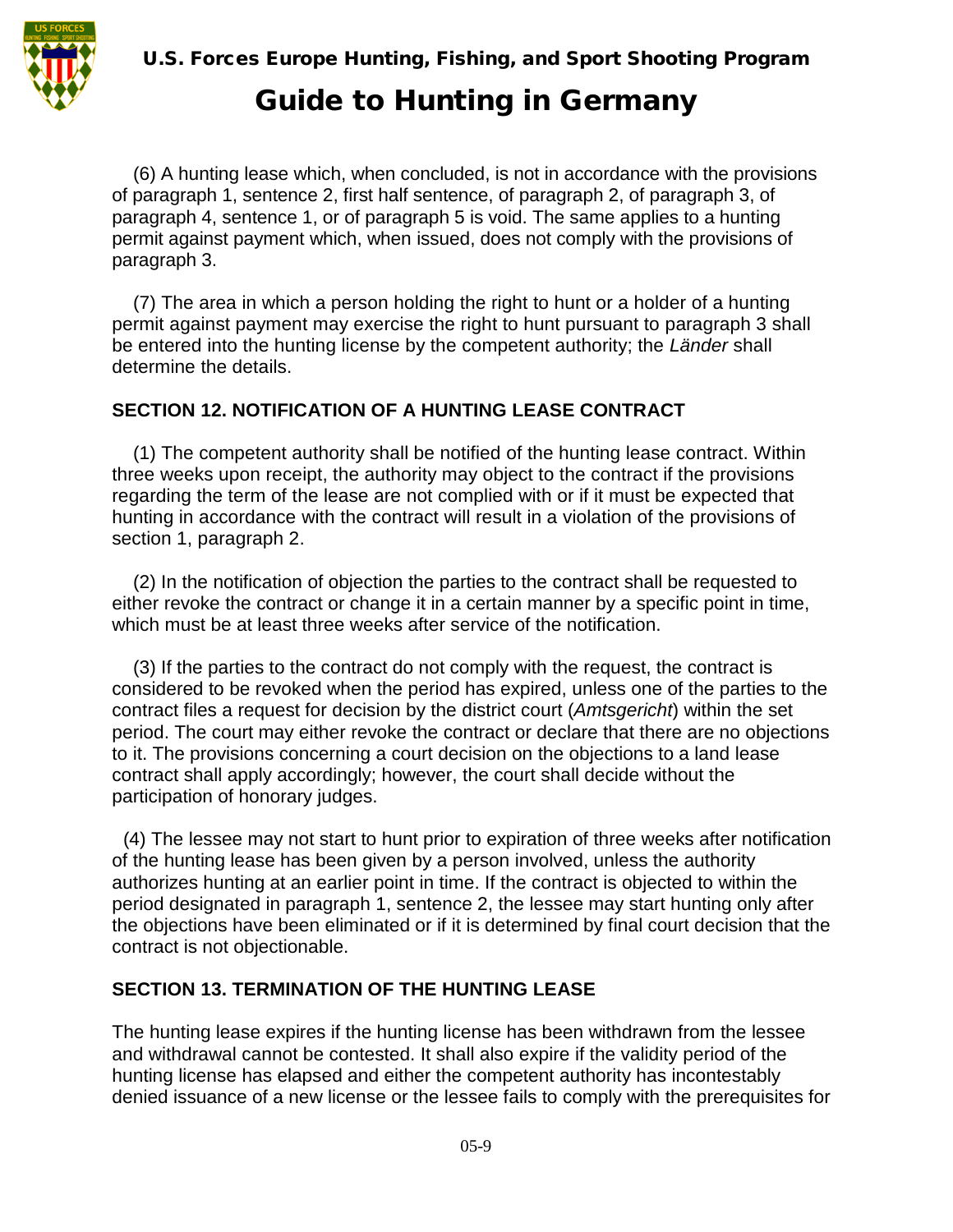

the issuance of a new hunting license in due time. If they are at fault, the lessee shall compensate the leaser for the damage caused by termination of the lease.

## **SECTION 13A. LEGAL STATUS OF JOINT TENANTS**

If several lessees are parties to a hunting lease (joint tenants), the contract shall remain valid for the other lessees if it is terminated or expires with respect to one lessee; this shall not apply if the hunting lease contract due to the withdrawal of a lessee no longer complies with the provisions of section 11, paragraph 3 and such defect has not been remedied by the start of the next hunting year. If one of the parties cannot be expected to maintain the contract after withdrawal of another lessee, they may terminate the contract effective immediately. Termination must be executed immediately after learning about the reason for the termination.

## **SECTION 14. CHANGE OF LAND OWNER**

(1) If a personally-owned hunting district is sold in part or entirely, the provisions of sections 566 to 567 of the Civil Code (*Bürgerliches Gesetzbuch*) shall apply accordingly. The same shall apply in case of a forced sale for the provision of section 57 of the Law on the Compulsory Sale of Real Property (*Zwangsversteigerungsgesetz*); however, the highest bidder's right to terminate is excluded if only a part of the hunting area was auctioned off and this part taken alone does not fulfill the requirements for a personally- owned hunting area.

(2) If a piece of land belonging to a common hunting area is sold, this transaction will have no influence on the lease contract; starting at the time of the purchase, the buyer will become a member of the hunting association for the period of the lease contract even if the sold property could form a personally-owned hunting area if combined with other property of the buyer. The same applies in case of forced sale of a piece of land.

#### **PART IV. HUNTING LICENSE**

#### **SECTION 15. GENERAL**

(1) Any person who hunts must carry along a hunting license issued in their name and must show it upon request to a police officer or a game warden (section 25). For the collection of shed antlers only a written permit issued by the person holding the right to hunt is required. A person intending to hunt with griffins or hawks (falconry) must carry along a falconer's license issued in their name.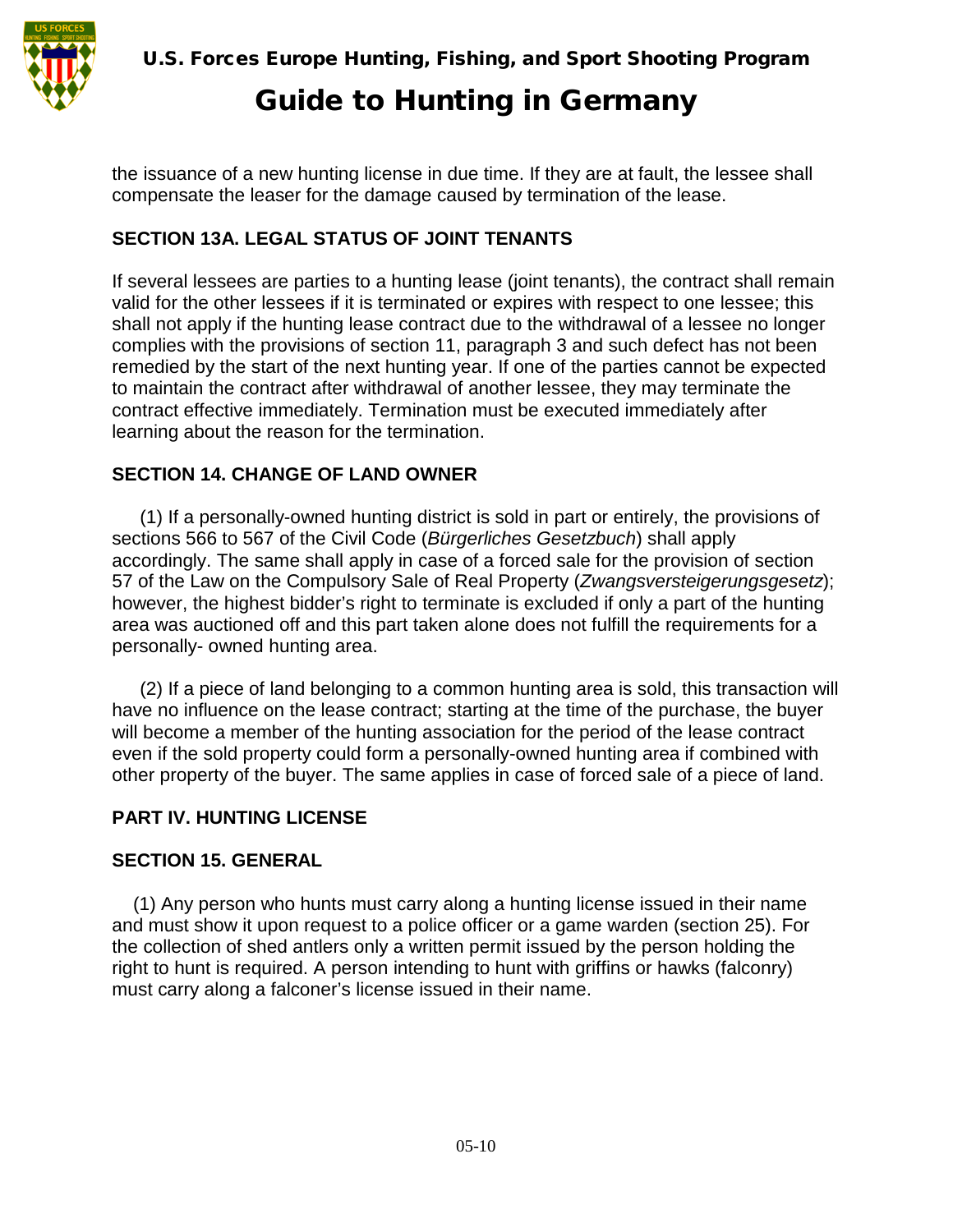

(2) The hunting license will be issued by the responsible authority at the applicant's place of residence either as an annual hunting license for a maximum period of three hunting years (section 11, paragraph 4), or as daily hunting license for fourteen consecutive days pursuant to uniform samples determined by the Federal Minister for Food, Agriculture, and Consumer Protection.

(3) The hunting license is valid in the entire Federal territory.

(4) The fees for daily hunting licenses for foreigners must be in the same amount as those for German nationals if the foreigner's home country ensures reciprocity.

(5) The initial issuance of a hunting license requires that the applicant has passed a hunter's test within the territorial scope of this law consisting of a written and an auralpractical examination and a shooting test; when taking the hunting test the applicant must prove sufficient knowledge of animal species, biology, care and protection of game, hunting organization, prevention of damage caused by game, farming, forestry, weapons legislation, technical knowledge of weapons, carrying of hunting weapons (including hand guns), handling of hunting dogs, handling of shot game with special consideration of the necessary hygiene requirements, in assessing the health condition of venison, in particular with regard to its use as food, and of hunting and animal protection laws, nature preservation and landscape conservation laws; insufficient performance in the shooting test cannot be compensated by sufficient performance in other parts of the test. The *Länder* may require proof of a theoretical and practical training as a condition for taking the hunting test. For applicants who were in possession of an annual hunting license prior to 1 April 1953, no hunting test is required. A hunting test for hunters who intend to hunt with a hunting weapon, passed in the German Democratic Republic prior to entry into force of the accession is considered equal to the hunting test within the meaning of sentence 1.

(6) For the issuance of foreigner hunting licenses exceptions to paragraph 5, sentences 1 and 2 may be granted.

(7) For the first issuance of a falconer hunting license it is required that the applicant has passed the falconer's test within the territorial scope of the Federal Forest Law in addition to the hunting test; in that test the applicant must prove sufficient knowledge of keeping, caring, and training of hunting prey birds, the protection of prey birds as well as hunting with falcons. Applicants who held at least 5 falconer hunting licenses prior to 1 April 1977 must not take the hunting test; the same applies to applicants who, prior to this point in time, held at least five annual hunting licenses and have performed hunting with falcons during their period of validity. Details regarding the issuance of a falconer hunting license shall be regulated by the *Länder*. A hunting test for falconers taken in the German Democratic Republic prior to entry into force of the accession is considered equal to the falconer's test within the meaning of sentence 1.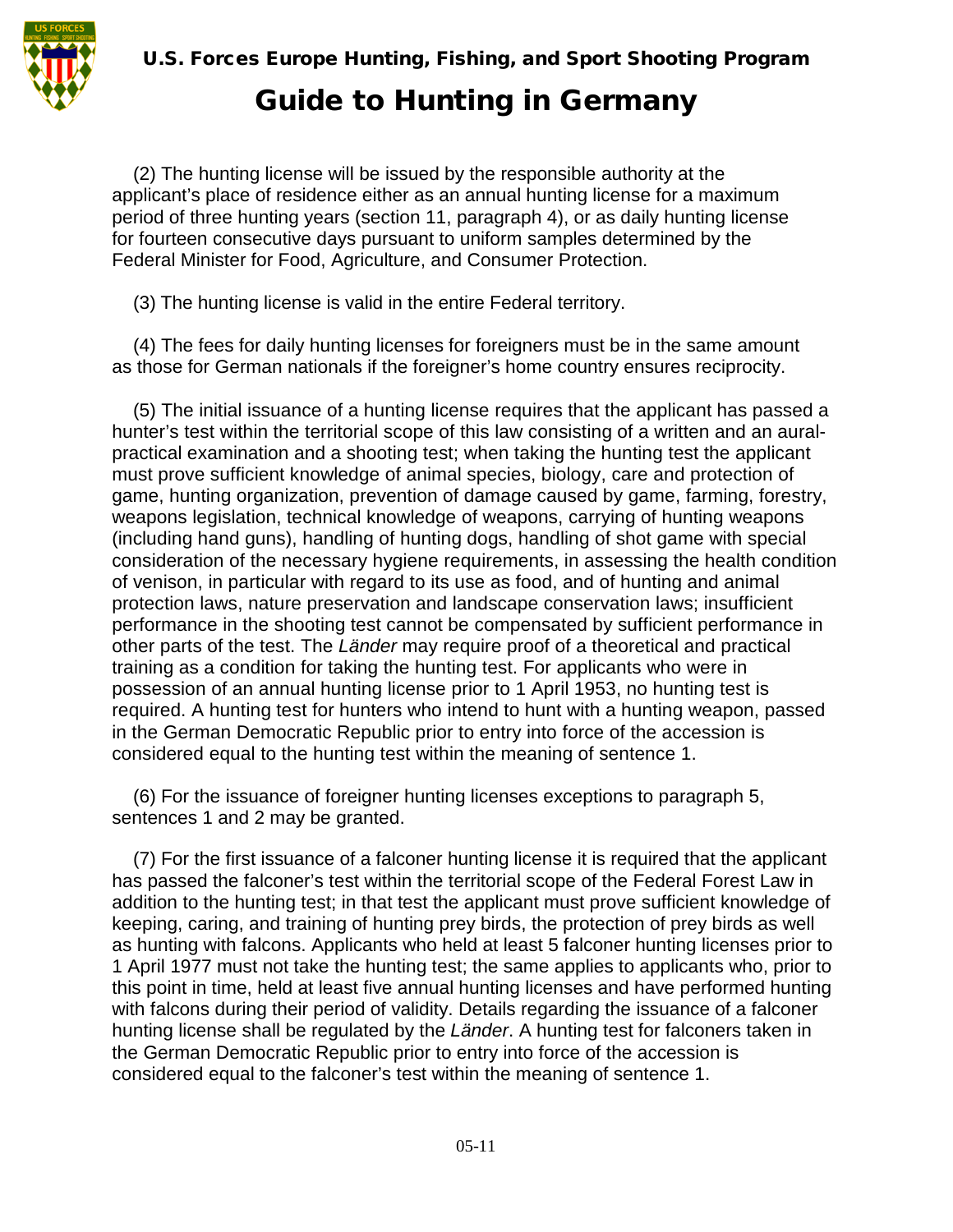

#### **SECTION 16. YOUTH HUNTING LICENSE**

Persons who are sixteen years old but have not yet completed 18 years of age may only be issued a youth hunting license.

(1) A youth hunting license entitles its holder to hunt only when accompanied by the person having the care and custody of the juvenile or by a supervising person having the written authority from the person having the care and custody; the accompanying person must have experience as a hunter.

(2) The youth hunting license does not entitle its holder to participate in group hunts.

(3) Otherwise section 15 shall apply accordingly.

#### **SECTION 17. DENIAL OF HUNTING LICENSE**

(1) A hunting license shall be denied to persons:

a. Who have not yet reached 16 years of age; (for U.S. Forces personnel, the minimum age for obtaining a hunting license is 18).

b. Where facts lead to the assumption that they do not possess the necessary reliability or physical fitness;

c. Whose hunting license has been revoked, for the period of the revocation or of a ban (sections 18, 41, paragraph 2);

d. Who cannot provide proof of a sufficient hunting liability insurance (500,000 Euros for personal injury and 50,000 Euros for property damage); insurance can only be taken with an insurance company which is resident in the European Economic Community or which has a place of business in the territorial scope of this law; the *Länder* may permit conclusion of a group insurance without compulsory participation. If there is lack of reliability or personal fitness within the meaning of sections 5 and 6 of the Weapons Law (*Waffengesetz*) only a hunting license pursuant to section 15, paragraph 7 may be issued.

(2) A hunting license may be denied if:

a. A person is not yet 18 years old;

b. A person is not a German national within the meaning of Article 116 of the Basic Law (*Grundgesetz*)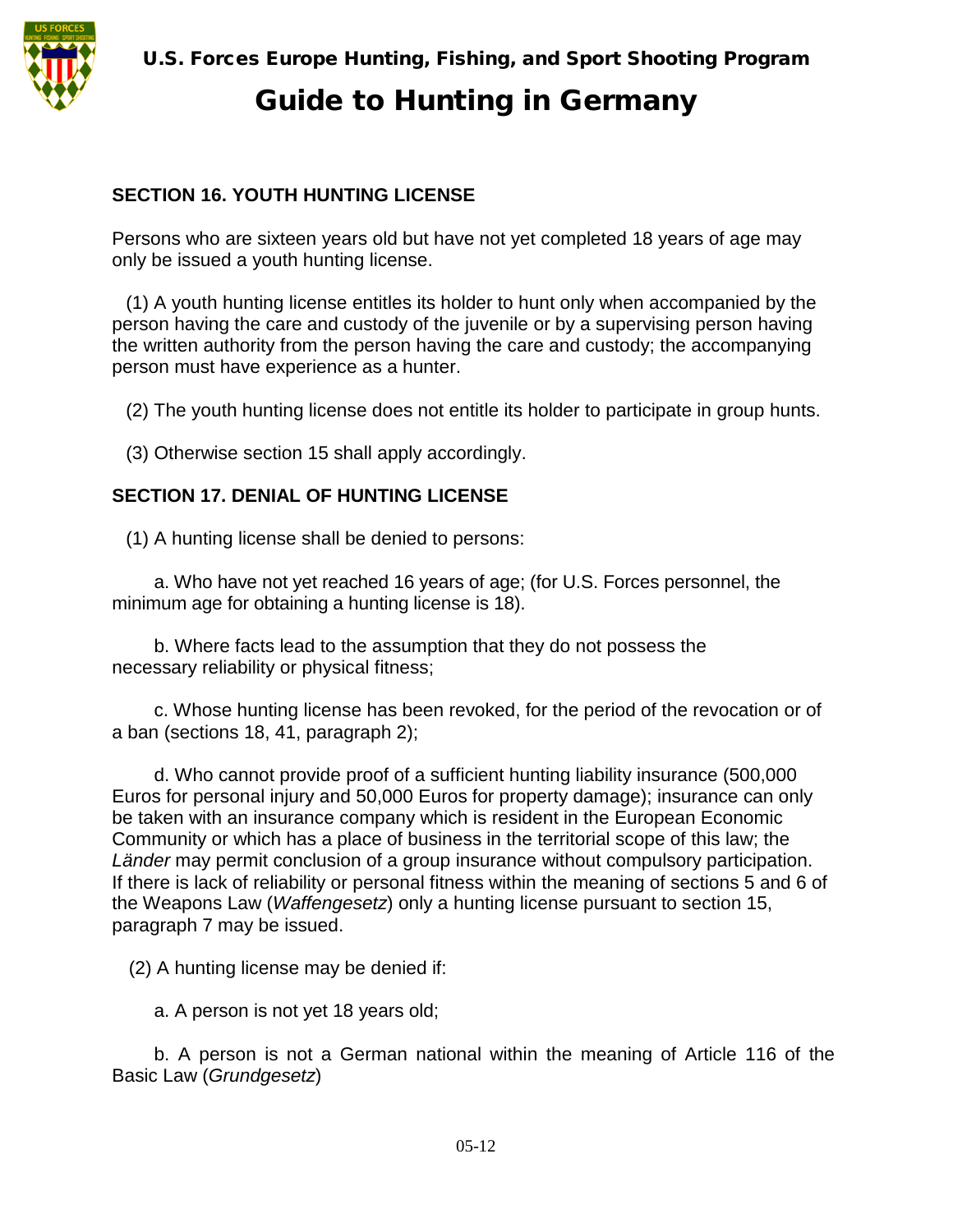

# Guide to Hunting in Germany

c. A person has not had their domicile or was not ordinarily resident within the territorial scope of this law for an uninterrupted period of at least three years;

d. A person has seriously or repeatedly violated the principles of section 1, paragraph 3;

(3) A person does not have the necessary reliability if facts lead to the assumption that they:

a. Will use weapons or ammunition improperly or recklessly;

b. Fail to handle weapons and ammunition carefully and properly and to store such objects in a safe place;

c. Will make weapons and ammunition available to persons who are not authorized to have actual control over such items.

(4) In general, persons do not have the necessary reliability if they:

a. Have been convicted of a felony;

b. Have been convicted of an intentional misdemeanor, justifying one of the assumptions within the meaning of paragraph 3, numbers 1 to 3;

c. Have been convicted of a negligent offense in connection with handling of weapons, ammunition, or explosives;

d. Have been convicted of a criminal act violating hunting, animal protection or nature preservation regulations, the Weapons Law, the Law Concerning the Control of Weapons of War or the Explosives Law, were finally convicted to a prison sentence, to juvenile confinement, to pay a fine of at least 60 daily rates or to pay a lower fine at least twice, if less than five years have passed after the last conviction became final; the period includes the time which has elapsed since the enforceability, the revocation or withdrawal of a hunting license, or of a prohibition to possess weapons pursuant to section 41 of the Weapons Law because of the offense, which is the basis for the last conviction; not included in the period will be the time the person concerned has spent in an institution based on an official or judicial order;

e. Repeatedly or grossly violated a provision stipulated in number 1, letter d;

f. Are legally incompetent or have limited legal capacity;

g. Are addicted to alcohol, drugs, are mentally ill or feeble-minded.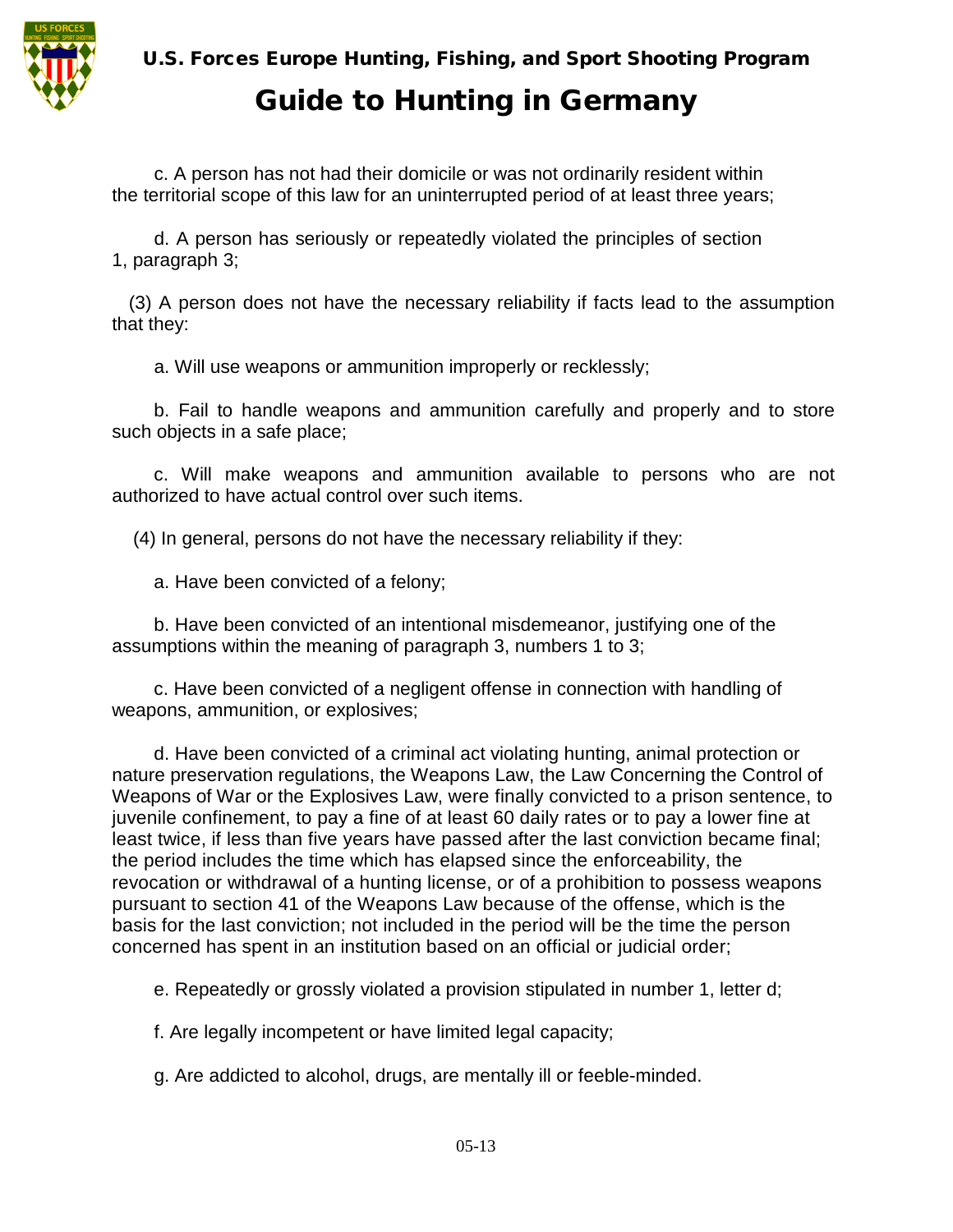

(5) If proceedings pursuant to paragraph 4, number 1 have not been completed, the responsible authority may suspend the decision on the application for issuance of a hunting license until the proceedings are completed by final decision. The time of suspension of the procedure shall be included in the period pursuant to paragraph 4, number 1, first half sentence.

(6) If facts are known which raise concerns regarding the reliability pursuant to paragraph 4, number 4, or the physical fitness pursuant to paragraph 1, number 2, the responsible authority may require from the person concerned that he submits a certificate regarding their mental and physical fitness issued by a public health officer or a medical expert.

## **SECTION 18. WITHDRAWAL OF HUNTING LICENSE**

If facts justifying denial of a hunting license occur after the license has been issued or become known to the authority, which issued the license, after the issuance of the license, the authority must declare the hunting license invalid and withdraw it in the cases of section 17, paragraph 1, and in the cases in which only a youth hunting license should have been issued (section 16), as well as in case of a confiscation pursuant to section 41; the authority is authorized to declare it invalid and withdraw it in the cases of section 17, paragraph 2. There is no claim to reimbursement of the hunting license fees. The authority may fix a blocking period for the re-issuance of the hunting license.

## **SECTION 18A. DUTY TO INFORM**

The authority responsible for the enforcement of the Weapons Law pursuant to section 48, paragraph 1 of that law shall be informed of the first issuance of a license pursuant to section 15 and 16, the results of the reviews pursuant to section 17 as well as measures taken in accordance with sections 18, 40, 41 and 41a.

#### **PART V. HUNTING RESTRICTIONS, DUTIES OF A HUNTER AND DISTURBING OF GAME**

#### **SECTION 19. TECHNICAL PROHIBITIONS**

(1) It is prohibited  $-$ 

a. To shoot at, or place the finishing shot on cloven-hoofed game and seal using shot, buckshot, chopped-up lead, bolts or arrows;

b. To shoot at roe deer or seals with rifle ammunition with an impact energy of less than 1,000 Joules on a distance of 100 meters (E 100);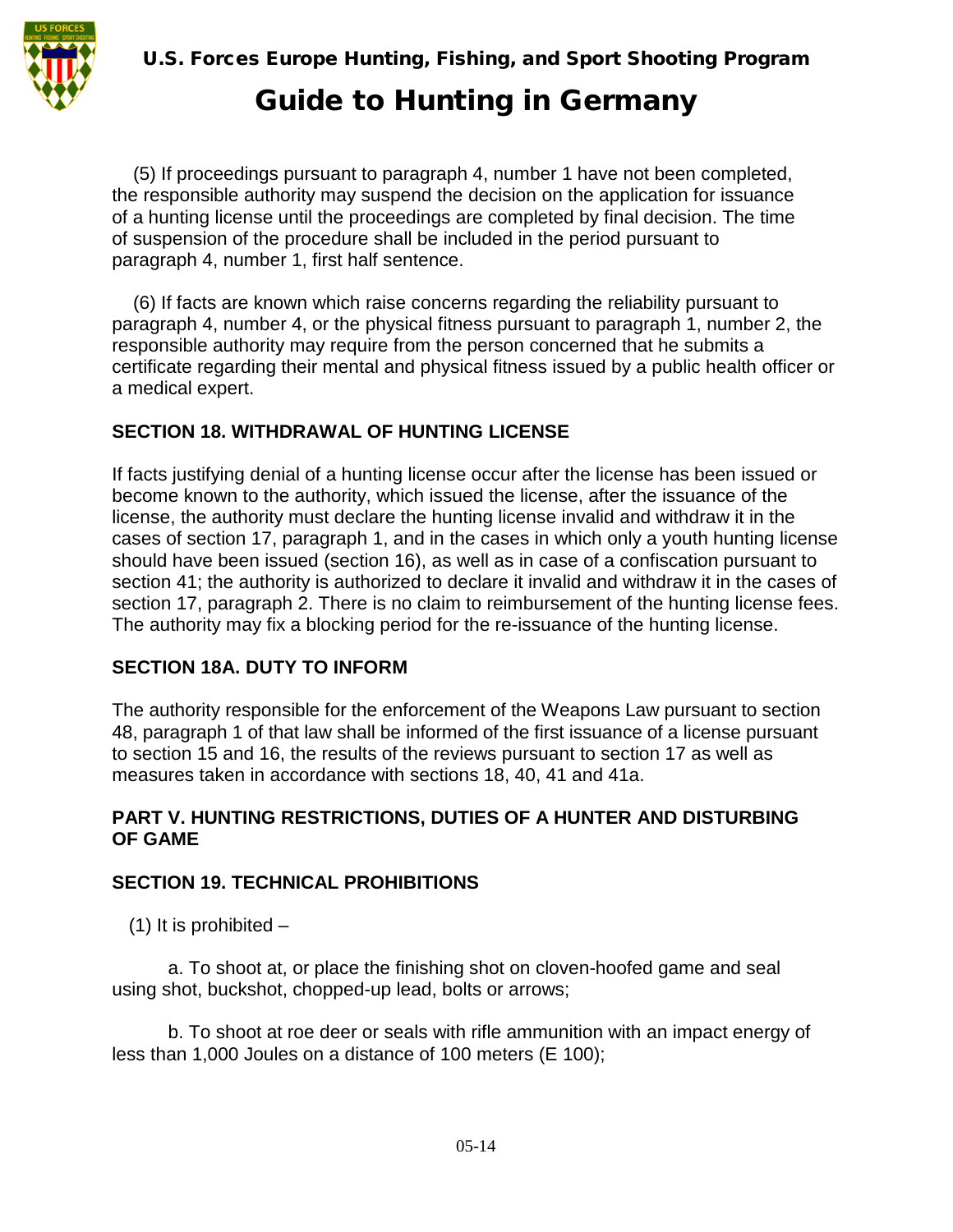

# Guide to Hunting in Germany

- To shoot at all other cloven-hoofed game with rifle ammunition of less than 6.5 mm caliber, rifle cartridges in caliber 6.5 mm or higher must have a minimum impact energy of 2,000 Joules at 100 meters;

- To shoot at game using semiautomatic or automatic firearms with magazines capable of holding more than two rounds;

- To shoot at game using pistols or revolvers, except while trapping or for finishing shots, if the muzzle energy of the bullet is at least 200 Joules;

c. To direct game during drive hunts by hanging up rags closer than 300 meters to the border of the hunting area, or to drive game out of fields using bells and to conduct drive hunts in moonlight;

d. To kill cloven-hoofed game, except wild boar, and feathered game during night time; night time is considered the time starting one and a half hour after sunset and ending one and a half hour prior to sunrise; this prohibition does not include hunting of seagulls, woodcocks, capercaillie and black grouse;

e. To use artificial light, mirrors or other devices to illuminate the target, nightaiming devices for firearms with an infrared viewer or an electronic amplifier, tape recorders or electric shock devices to catch or kill game of any type, or to catch feathered game at light houses or beacons during night time;

f. To use glue, traps, fishing hooks, nets, fish traps or similar devices as well as blinded or mutilated birds in order to catch or kill feathered game;

g. To offer to pay, pay, or receive rewards for catching or killing feathered game;

h. To set up boar traps or pitfalls without the permit of the competent authority;

i. To produce, offer for sale, purchase or set any type of snares in which game may be caught;

j. To use trapping devices which injure the animal when it is caught or do not kill it instantly as well as self-firing devices;

k. To kill cloven-hoofed game during times of lack of feed within a range of 200 meters from a feeding station;

l. To kill game by shooting from an aircraft, motor vehicle or motorized water vessel; this prohibition does not include the killing of game from motor vehicles by physically handicapped persons with a permit issued by the competent authority;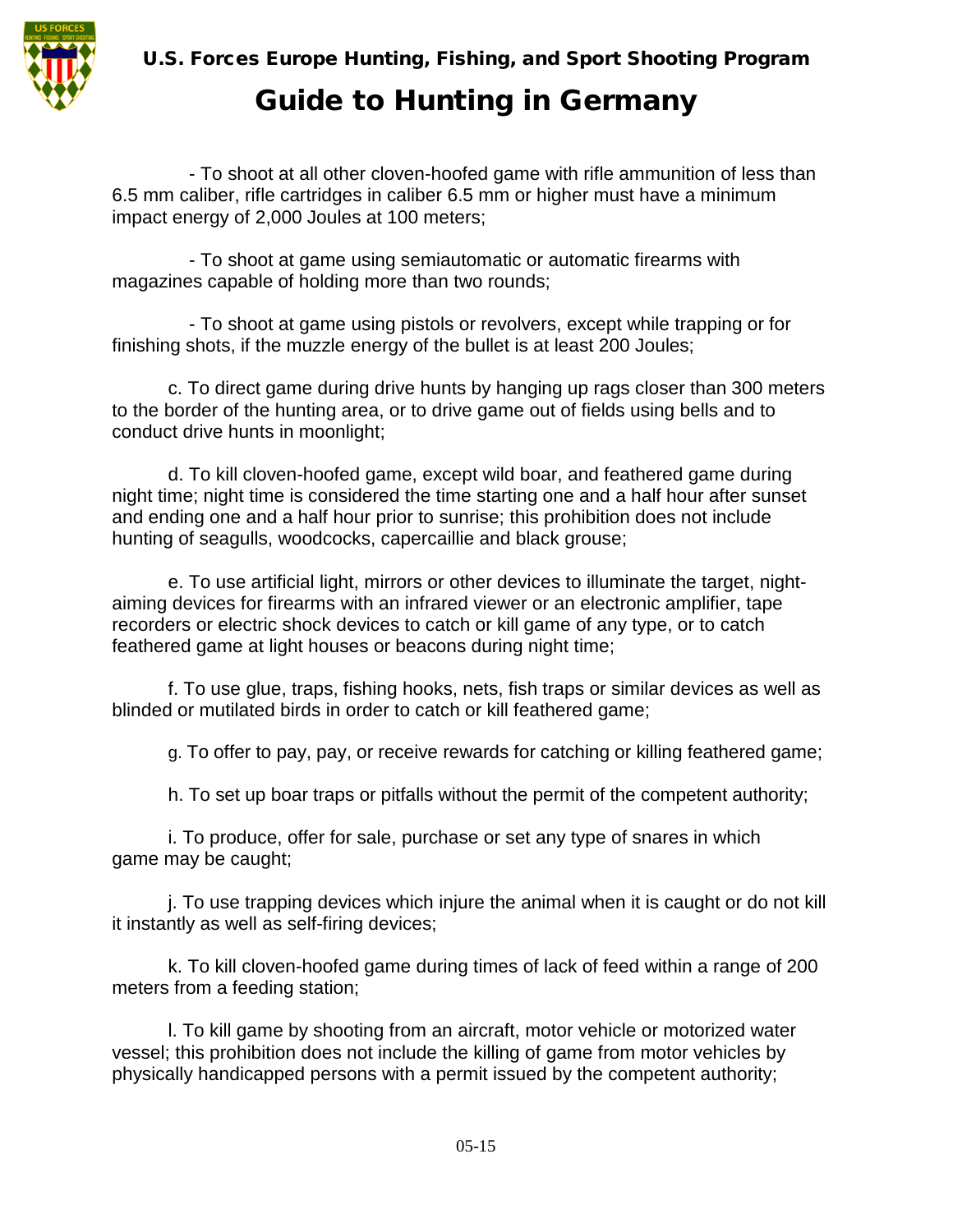

# Guide to Hunting in Germany

m. To hunt seals with a net;

n. To chase game with dogs;

o. To flush woodcocks and to have drive hunts on them during the spring;

p. To poison game or to use poisoned or stunning bait;

q. To hunt with tracker dogs (*Bracken*) in an area of less than 1,000 hectares;

r. To pick up shed antlers without written permission by the holder of the hunting right;

s. To release game that was caught or brought up less than four weeks prior to the open season for such game.

(2) The *Länder* may extend the regulations in paragraph 1 with the exception of number 16 or restrict them for a special reason; to the extent that feathered game is concerned, the restriction is only permissible in accordance with the reasons stated in Article 9, paragraph 1 of Council Directive 79/409/EEC of 2 April 1979 on the Preservation of Wild Birds (Official Journal EC No. L 103, p. 1), as amended, and in accordance with the requirements stipulated in Article 9, paragraph 2 of that Directive.

(3) The energy values stipulated in paragraph 1, number 2, letters a and b may only be lower if a State or State-recognized expert institute confirms that the ammunition can be used for specific hunting purposes. The name of the expert institute that performed the testing as well as the use of the ammunition shall be identified on the smallest ammunition box.

#### **SECTION 19 A. DISTURBING GAME**

It is prohibited to disturb game, especially if its population is endangered, by searching for it, or by taking pictures or filming it, or by similar activities at the animals' refuge, nesting or breeding places, without authorization.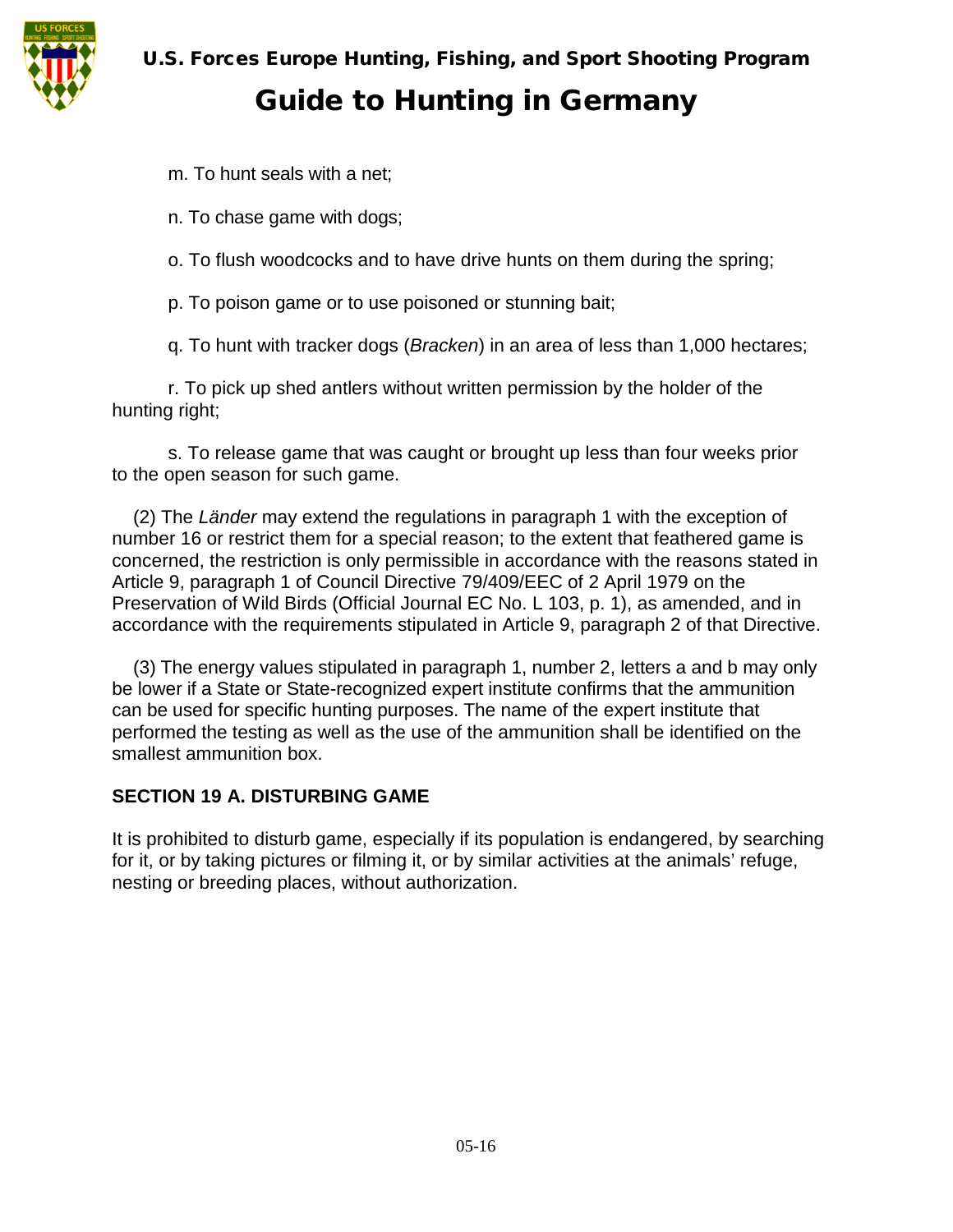#### **SECTION 20. LOCAL PROHIBITIONS**

(1) Hunting is prohibited in locations where public peace, order and safety would be endangered by it, or where the life of human beings may be put at risk.

(2) Hunting in nature and game preservation areas as well as national and deer parks will be regulated by the *Länder*.

#### **SECTION 21. CONTROLLED GAME SHOOTING**

(1) The shooting of game must be controlled in a manner to ensure the rightful protection of farming, forestry and fishing industry from damage caused by game while also taking into consideration the protection of nature and the landscape. Within the established limits controlled game shooting should allow a healthy game population of all native species in an appropriate number and at the same time protect endangered species.

(2) Cloven-hoofed game (except wild boar) and the game birds capercaillie and black grouse may only be hunted on the basis and within the scope of a game shooting plan (*Abschussplan*), confirmed or determined by the competent authority in agreement with the advisory hunting council (section 37). Seal may only be hunted on the basis and within the scope of a shooting plan, which shall be established annually on the basis of the determined population, with more specific provisions issued by the *Länder*, for the territorial sea or parts of it.

(3) In common hunting areas, the person holding the hunting right shall establish a shooting plan in agreement with the president of the hunting association. Within associations for the joint care and protection of game, shooting plans shall be established in agreement with the presidents of the hunting associations and the owners of personal hunting districts, who are members of the associations for joint care and protection of game. Specifics will be determined by the legislation of the *Länder*. The shooting plan for cloven-hoofed game must be complied with. The *Länder* shall issue provisions pursuant to which the fulfillment of the shooting plan may be verified and enforced by means of a shooting registration procedure; they may request physical evidence for compliance with the shooting plan.

(4) The shooting of game whose population appears endangered may be permanently or temporarily prohibited in certain districts or certain hunting areas.

(5) The controlled shooting of game in national forests shall be regulated by the *Länder*.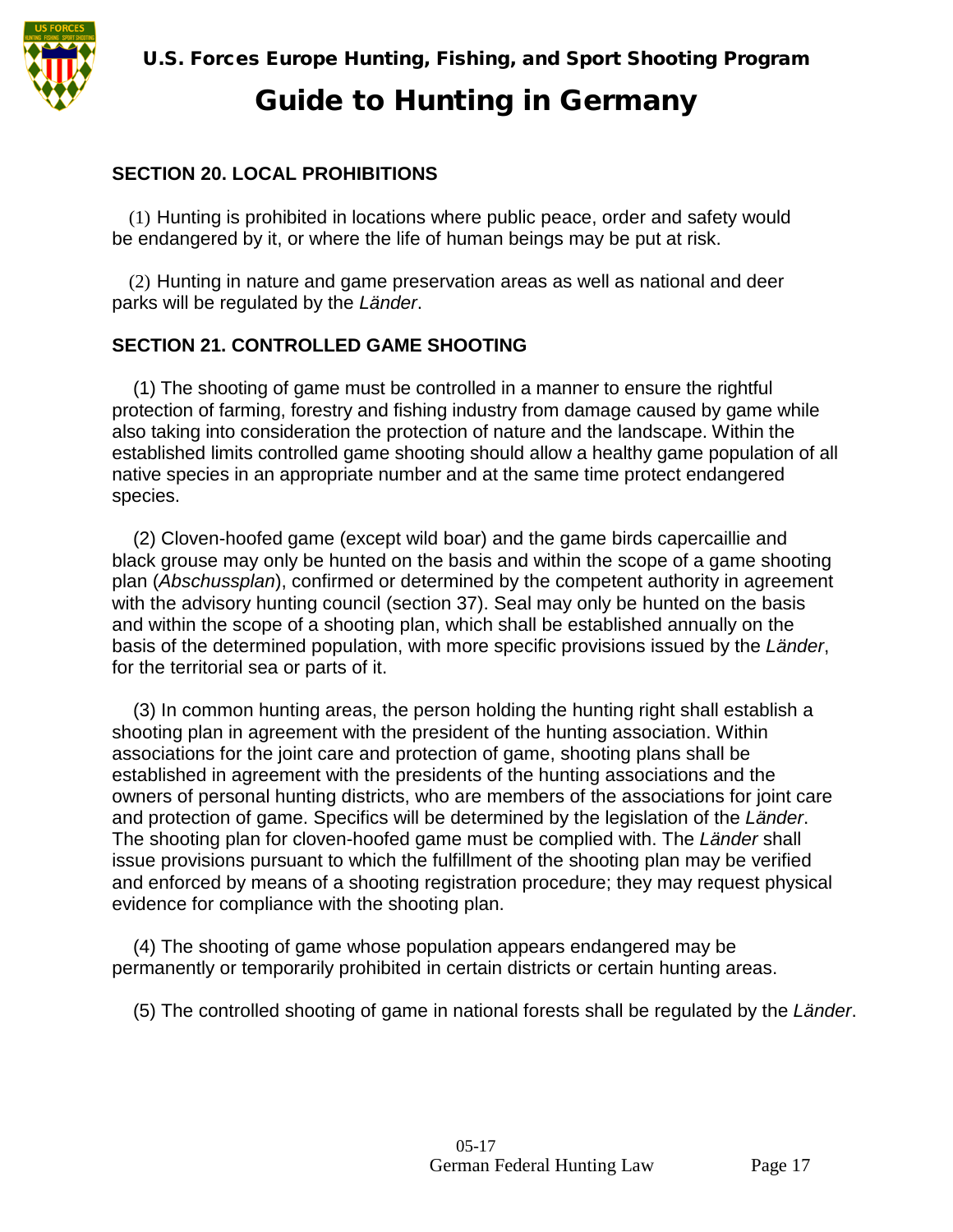

### **SECTION 22. OPEN AND CLOSED SEASONS**

(1) In accordance with the principles of care and protection of game stipulated in section 1, paragraph 2, and with the consent of the *Bundesrat*, the Federal Ministry shall, determine by statutory order the periods in which game may be hunted (open seasons). Outside these hunting seasons the game will not be hunted (closed season). The *Länder* may shorten or suspend the open seasons; they may lift the closed season for certain areas or for individual hunting districts for particular reasons, especially for disease control, to protect the indigenous flora, to remove sick or suffering game, to avoid excessive damage caused by game, for scientific, educational or research purposes, or to restore biological balance, and for game preservation. In individual cases the *Länder* may grant exceptions from sentence 2 for catching game alive.

(2) Game for which no hunting season has been determined shall be spared from hunting during the whole year. The *Länder* may establish hunting seasons in order to restore the biological balance or in case of serious damage to the indigenous flora, or grant exceptions for scientific, educational and research projects in individual cases.

(3) Closed seasons for game may be denied completely in order to protect the indigenous flora (*Landeskultur*) (game without closed season).

(4) No hunting is allowed on parent animals during birthing and breeding periods until the young animals become independent, including game without closed season. For the reasons stated in paragraph 2, sentence 2 and paragraph 3, the *Länder* may grant exceptions for wild boar, rabbit, fox, ringed dove and collared turtledove, herring gull and black-headed gull as well as for animal species, which, pursuant to *Land* legislation, are subject to the hunting law.

(5) The authority which is responsible under *Land* law may, in an individual case, determine the removal from the nest of young hawks which have not yet learned to fly for hunting purposes for the reasons stated in Article 9, paragraph 1, letter c of directive 79/409/EEC and in accordance with the requirements stated in Article 9, paragraph 2 of that directive. Emptying of nests of feathered game is prohibited. The *Länder* may allow the removal of eggs from nests in special cases for scientific, educational and research purposes or for purposes of breeding. The *Länder* may also authorize the collection of eggs of ringed doves and collared turtledoves as well as herring gulls and black-headed gulls for the reasons stated in Article 9, paragraph 1 of directive 79/409/EEC and in accordance with the requirements stated in Article 9, paragraph 2 of that directive.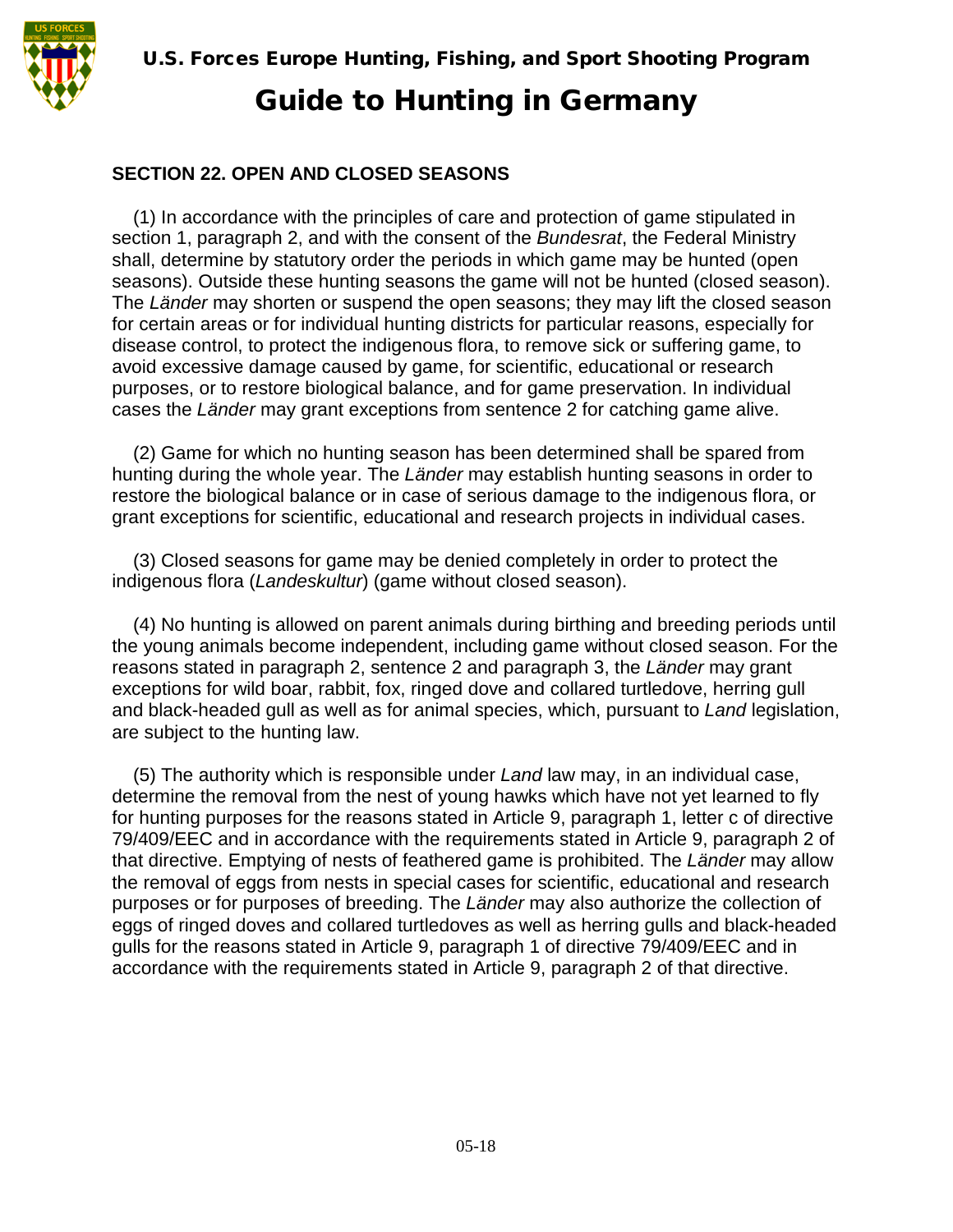

### **SECTION 22A. PREVENTION OF AVOIDABLE PAIN OR SUFFERING**

(1) Wounded game shall be killed immediately in order to avoid unnecessary pain or suffering; the same applies to seriously ailing game unless it is sufficient and possible to catch it and treat it.

(2) Wounded or seriously ailing game crossing the border to a different hunting area may only be tracked if a written agreement on the tracking of game has been concluded with the person holding the right to hunt in that hunting area. The *Länder* shall issue more specific provisions, in particular regarding the obligation of hunting rights owners of neighboring hunting areas to conclude agreements on the tracking of game; in addition they may supplement or extend the regulations on the tracking of game.

#### **PART VI. PROTECTION AND PRESERVATION OF GAME**

#### **SECTION 23. PURPOSE OF GAME PROTECTION AND PRESERVATION**

Based upon more specific provisions issued by the *Länder*, protection and preservation of game comprises the protection of game, in particular against poachers, scarcity of food, diseases, poaching dogs and cats as well as seeing to it that the regulations issued for the protection of game and hunting are complied with.

#### **SECTION 24. EPIDEMIC GAME DISEASES**

The hunting rights owner shall report the occurrence of an epidemic game disease immediately to the competent authority; the authority shall issue the necessary instructions to fight the disease in coordination with the official veterinarian.

#### **SECTION 25. PERSONS AUTHORIZED TO PROTECT AND TAKE CARE OF GAME**

(1) In addition to the competent public agencies, the owner of the hunting rights, if they hold a hunting license, and the game warden approved by the competent authority are responsible for the preservation of game in a hunting area. Full-time employed game wardens should be professional hunters or trained foresters.

(2) Regarding matters of game preservation, game wardens have the rights and duties of police officers and are investigating personnel of the public prosecutor's office in their area of responsibility if they are professional hunters or foresters. When using direct force, they have the powers granted to them by *Land* law.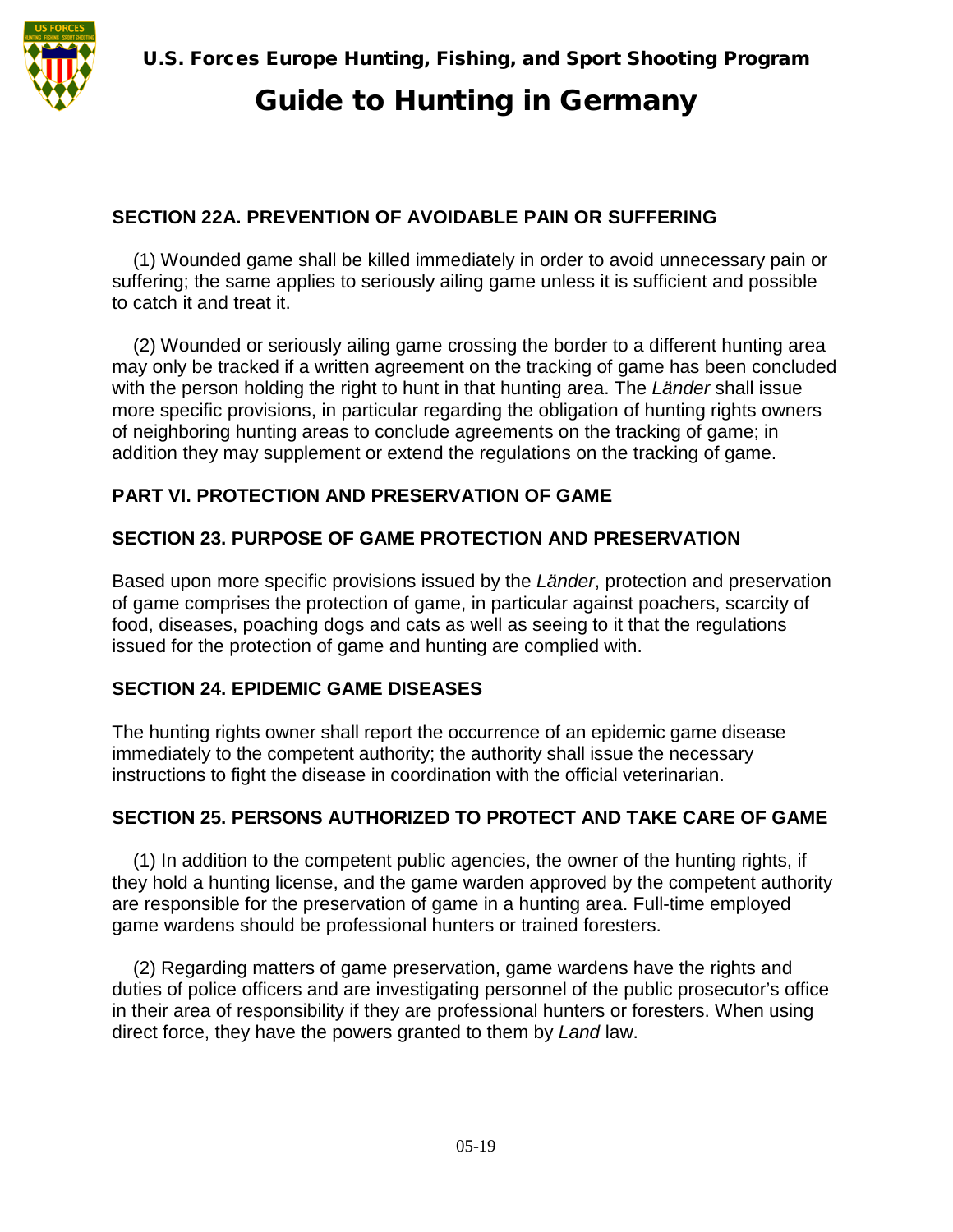

# Guide to Hunting in Germany

## **PART VII. DAMAGE CAUSED BY GAME AND HUNTING**

### **1. PREVENTING DAMAGE CAUSED BY GAME SECTION**

#### **26. KEEPING GAME OFF**

The owner of the hunting rights, as well as the property owner or person authorized to use the property are entitled to keep game off a piece of land or to drive game off in order to prevent damage caused by game. The owner of the hunting rights may not damage the property, and the property owner or authorized user is not allowed to endanger or injure the game when doing so.

### **SECTION 27. PREVENTING EXCESSIVE DAMAGE CAUSED BY GAME**

(1) The competent authority may order the owner of the hunting rights, irrespective of closed seasons, to reduce the game population within a certain period of time by a certain number if this is necessary for the public interest, in particular the interests of farming, forestry, and fishing industry as well as the interests of nature preservation and landscape conservation.

(2) If the owner of the hunting rights is not following these orders, the competent authority may order to reduce the game population at the owner's cost. The shot game will be turned over to the owner of the hunting rights against payment of an appropriate hunting fee.

#### **SECTION 28. OTHER RESTRICTIONS IN CONNECTION WITH CARE AND PROTECTION**

(1) Wild boar may only be kept in enclosures which prevent that the wild boar escapes.

(2) The release of wild boar and rabbits is prohibited.

(3) The release or naturalization of foreign animals into nature is only permitted with written approval of the competent highest *Land* authority or of the agency designated by it.

(4) The *Länder* may limit or prohibit preservation or release of additional animal species.

(5) The *Länder* may prohibit the feeding of game or make it subject to a permit.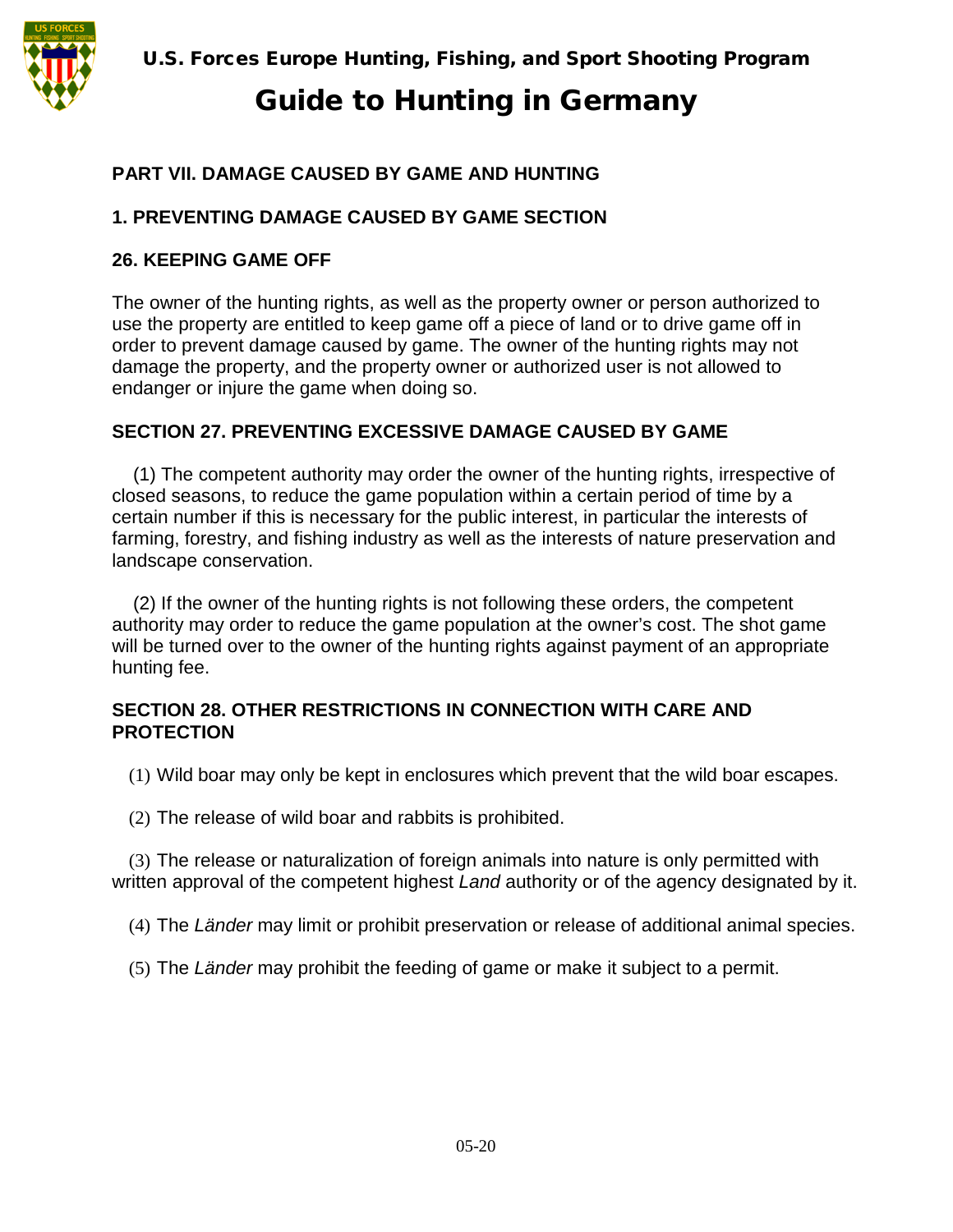

## **2. COMPENSATION OF DAMAGE CAUSED BY GAME**

### **SECTION 29. LIABILITY FOR DAMAGE**

(1) If property which belongs or is attached to a common hunting area (section 5, paragraph 1) is damaged by cloven-hoofed game, rabbits or pheasants, the association of proprietors of hunting rights shall compensate the injured party for the damage caused by game. The compensation paid from the association's funds shall be borne by the individual members of the association commensurate with the surface covered by their participating property. If the hunting lease holder has assumed compensation of the damage caused by game in full or in part, they will be fully liable for the compensation. Liability of the association of proprietors of hunting rights shall continue to exist if the injured party cannot obtain compensation from the lease holder.

(2) Damage caused by game on property attached to a personally-owned hunting area (section 5, paragraph 1) shall be compensated by the owner or user of the personally-owned hunting area. In case of a lease, the lease holder is liable if they have committed themselves accordingly in the lease contract. In such a case the owner or user is only liable to the extent that the injured party cannot obtain compensation from the lease holder.

(3) Except for the cases of paragraph 2, the liability for damage caused by game (paragraph 1) on property belonging to a personally-owned hunting area is determined by the legal relationship between the injured party and the owner of the hunting rights. Unless otherwise provided for, the hunting rights owner shall compensate damage caused by insufficient game shooting.

(4) The *Länder* may determine to extend the liability for damages caused by game to other types of game and that the amount of compensation to be paid for damage caused by a certain type of game be split up among a majority of the parties concerned by establishment of a game damage settlement fund.

## **SECTION 30. GAME DAMAGE BY ANIMALS ESCAPING FROM PRESERVATIONS**

If cloven-hoofed game, which is kept in a preservation, escapes and causes damage liability lies exclusively with the person who, as owner of the hunting rights, property owner, or user is responsible for the control of the preservation.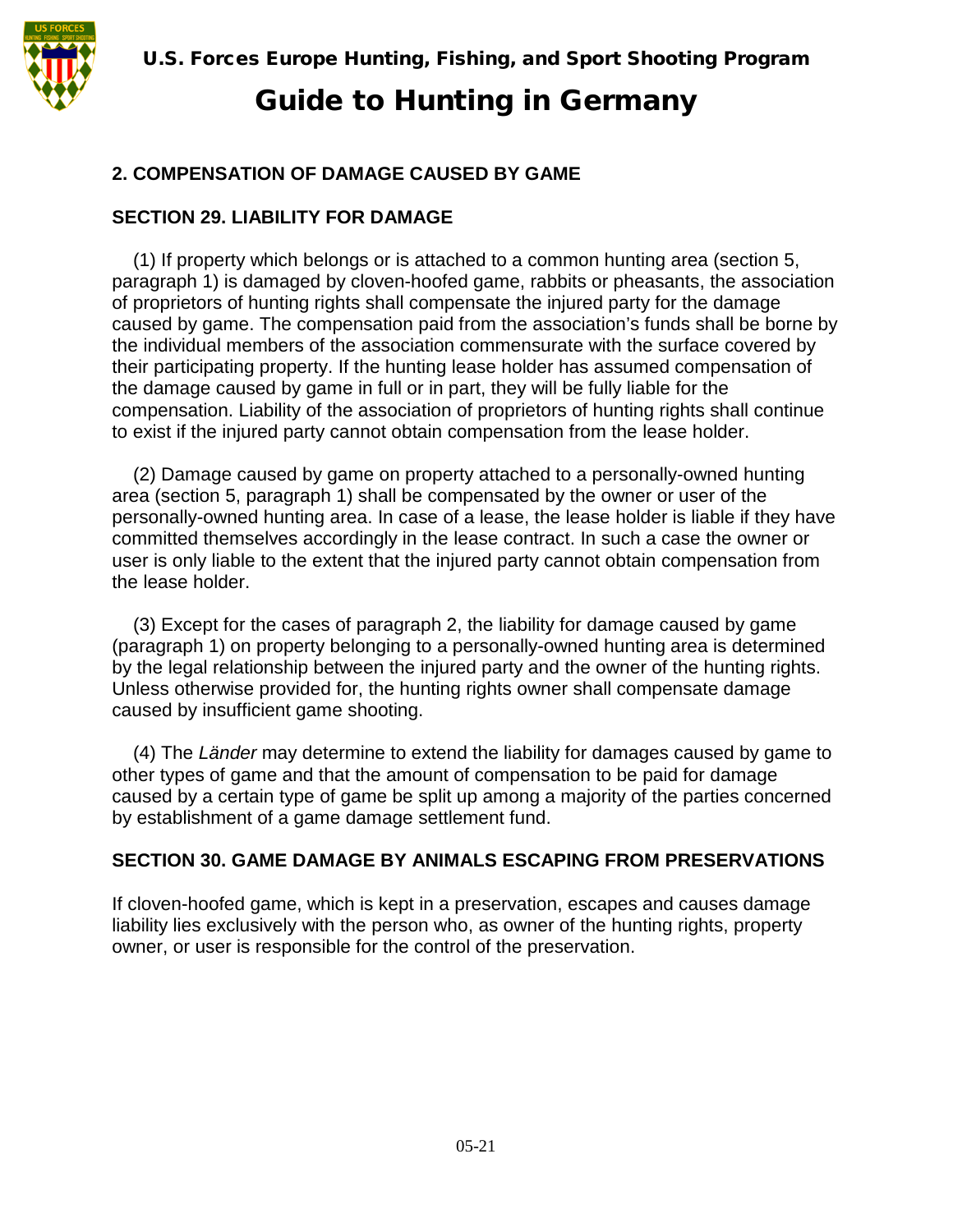

#### **SECTION 31. EXTENT OF COMPENSATION**

(1) Pursuant to sections 29 and 30 game damage caused to produce on property which have been cut but not yet harvested shall also be compensated.

(2) If agricultural produce, whose real value can only be calculated at the time of harvest, is damaged by game prior to that point in time, compensation of the game damage shall be to the extent as if it had occurred at the time of harvest. For determination of the extent of damage it must, however, be considered whether based on the principles of proper farming, the damage can be compensated by replanting in the same business year.

#### **SECTION 32. PROTECTION MEASURES**

(1) There will be no claim to compensation of game damage if the injured party renders ineffective measures taken by the owner of the hunting right to prevent damage caused by game.

(2) Unless determined otherwise by the *Länder,* game damage caused to vineyards, gardens, orchards, tree nurseries, avenues of trees, single trees, forestry ranges endangered by introduction of other wood types than the ones mainly found in the hunting district, or to open land plantings of garden plants or high-value plants for the commercial market, will be not compensated if taking of standard protection measures, which are sufficient to avert damage under normal conditions, was omitted. The *Länder*  may determine which measures are to be considered as standard measures.

#### **3. DAMAGE CAUSED BY HUNTING**

#### **SECTION 33. LIABILITY FOR DAMAGE**

(1) A person who practices hunting shall observe the legal interests of land owners or persons holding the right of use and he shall exercise special care in case of sowed fields and pastures that are not mowed. Drive hunts on fields with mature crops or tobacco are prohibited; a search hunt is authorized to the extent that no damage is caused to the ripening crops.

(2) The owner of the hunting rights is liable towards the land owner or person holding the right of use for all damage resulting from improper hunting; they are also liable for damage caused by a game warden appointed by them or by a hunting guest.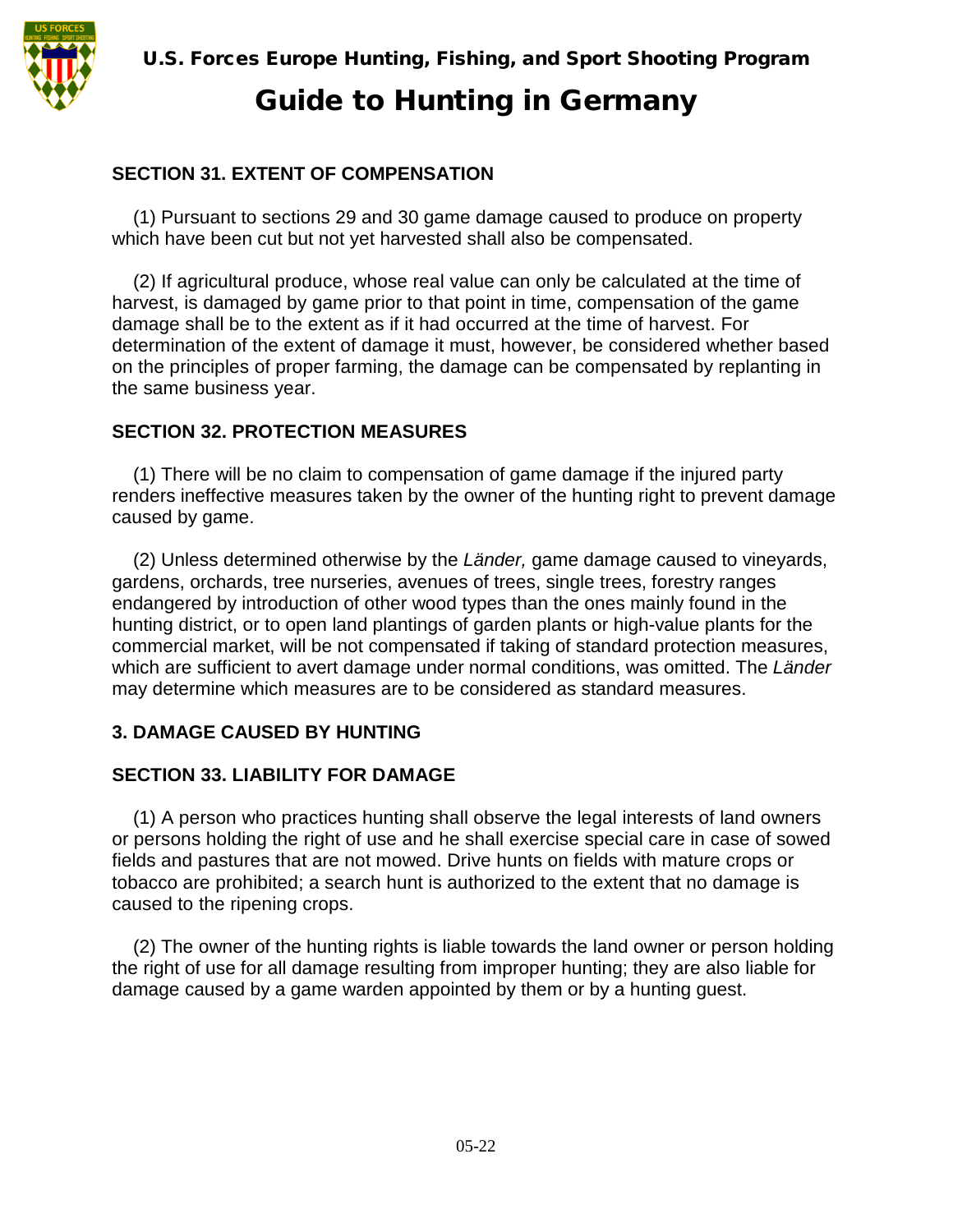

## **4. JOINT REGULATIONS**

#### **SECTION 34. ASSERTION OF CLAIM**

The claim for compensation of damage caused by game or hunting expires, if the legal claimant fails to report the damage to the authority responsible for the damaged property within one week after he learned about it or could have learned about it, had he exercised the required care. In case of damage on property used for logging it is sufficient to report the damage twice per year, by 1 May or 1 October respectively, to the responsible authority. The reporting must include the designation of the person held liable for damage compensation.

#### **SECTION 35. PROCEEDINGS APPLIED IN CASE OF GAME AND HUNTING DAMAGE**

In case of game and hunting damage the *Länder* may determine that recourse to the courts is dependent upon prior conduct of a finding of facts procedure before an administrative authority (preliminary proceedings) in the course of which an enforceable commitment regarding the claim (acknowledgment, settlement agreement) shall be included or a decision shall be rendered which is enforceable after it has become final (summary judgment). The *Länder* shall determine more specific regulations.

#### **PART VIII. PLACING ON THE MARKET AND PROTECTION OF GAME**

#### **SECTION 36. AUTHORIZATIONS**

(1) To the extent this is necessary for game preservation, to fight poaching and the sale of stolen game, for scientific reasons, or in order to prevent health impairments by dead game, the Federal ministry is authorized with the approval of the Federal Council and by means of statutory orders to issue regulations concerning:

a. Use of designations of origin when bringing shot cloven-hoofed game out of the district it was shot in, and when bringing shot cloven-hoofed game into the territorial scope of this law,

b. Possession, purchase, exercise of actual control or other use, giving away, offering for sale, breeding, transportation, selling or placing of game on the market in any way,

c. Import, transit, and export as well as shipping of game into, through and out of the territorial scope of this law,

d. The obligation to keep game trading records,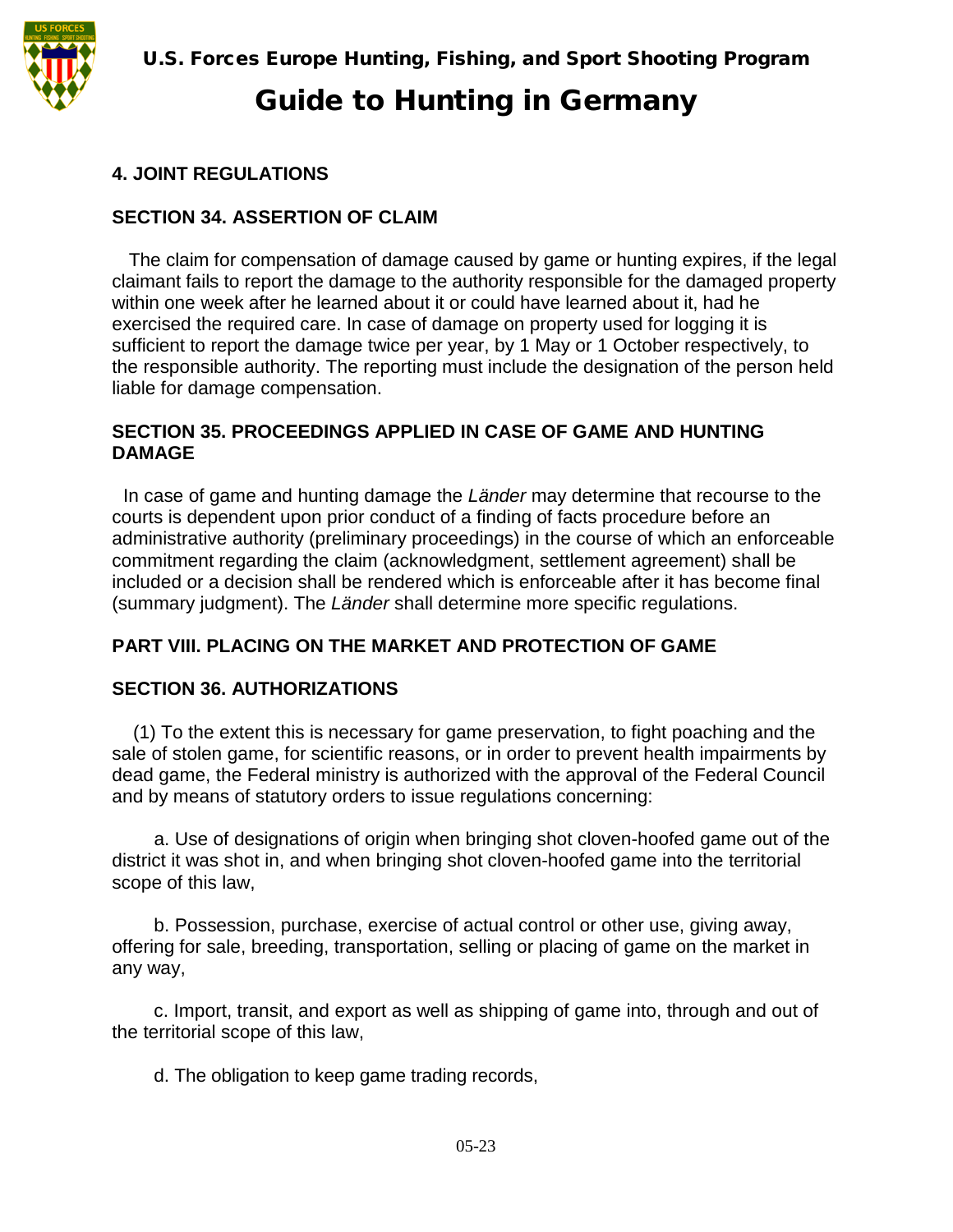

# Guide to Hunting in Germany

e. Identification of game.

(2) In particular, the *Länder* shall issue regulations concerning:

a. The official monitoring of the commercial purchase, sale, and trade, as well as commercial processing of venison, and official monitoring of game trading records,

b. Giving shelter to, care and rearing of wounded or diseased game and its whereabouts.

(3) The regulations under paragraph 1, numbers 2 and 3 and paragraph 2, number 2 may also apply to eggs or other stages of game development, to dead game, to parts of game as well as to nests, and the products made from game.

(4) Statutory orders pursuant to paragraph 1, number 1 require the consent of the Federal Ministry for Economy and Technology; statutory orders pursuant to paragraph 1, number 3 require the consent of the Federal Ministry of Finance. To the extent that legal instruments of the Council or Commission of the European Communities in the field of species protection or obligations arising out of international agreements on the protection of species have to be complied with, statutory orders pursuant to paragraph 1, numbers 2 to 5 require the consent of the Federal Ministry for Environment, Nature Preservation and Reactor Safety.

(5) The Federal Ministry of Finance and the customs agencies assigned by it shall be involved in the import, transit and export as well as other shipping of game. In agreement with the Federal ministry, the Federal Ministry of Finance regulates by statutory order without consent of the Federal Council the specifics of the procedure pursuant to sentence 1; in this connection they may require in particular the obligation to report, announce, inform and to provide assistance as well as to tolerate inspections and the taking of gratuitous samples and specimen. In agreement with the Federal Ministry of Finance, the Federal ministry shall publish in the Federal Bulletin (*Bundesanzeiger*) the customs agencies in charge of clearing game for import, transit and export as well as any other type of shipment, if import, transit, and export as well as any other type of shipment is regulated by statutory order pursuant to paragraph 1, number 3.

#### **SECTION 36 A. (RESCINDED)**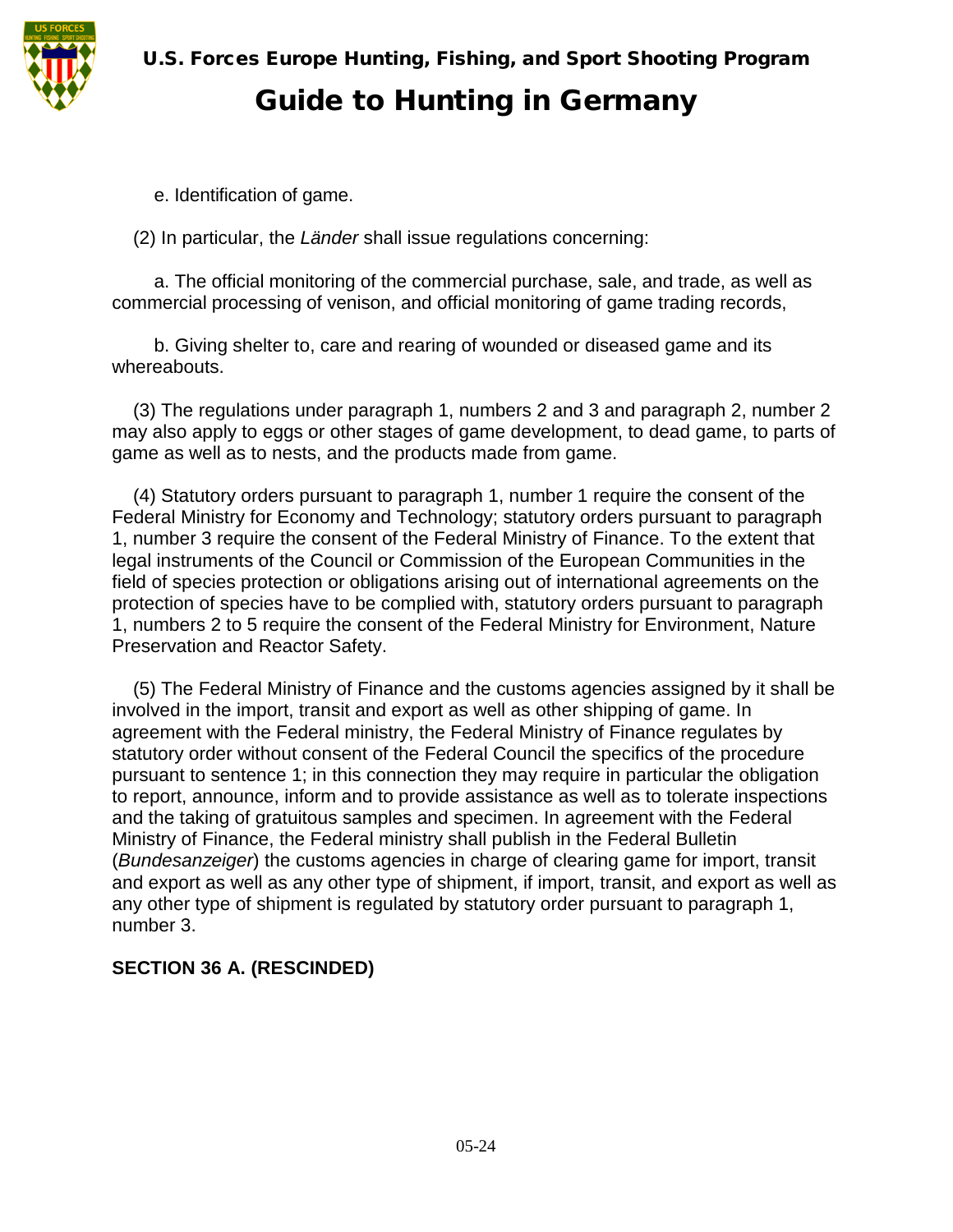

# Guide to Hunting in Germany

### **PART IX. ADVISORY HUNTING COUNCIL AND ORGANIZATIONS OF HUNTERS**

#### **SECTION 37.**

(1) Advisory hunting councils shall be established in the *Länder,* which must have representatives from the farming industry, forestry, associations of official proprietors of hunting rights, hunters and nature protection organizations as members.

(2) The *Länder* may provide for participation of hunters organizations in cases where the holder of a hunting license has violated the principles of good sportsmanship (section 1, paragraph 3).

### **PART X. CRIMINAL AND ADMINISTRATIVE FINE PROVISIONS**

#### **SECTION 38. CRIMINAL OFFENSES**

 $(1)$  Anyone who  $-$ 

a. Acts in violation of an enforceable order pursuant to section 21, paragraph 3,

b. In violation of section 22, paragraph 2, sentence 1, fails to accept closed season for game, or

c. In violation of section 22, paragraph 4, sentence 1, hunts a parent animal will be punished by imprisonment for up to five years or by a fine.

(2) If the offender acts negligently, punishment will be up to six months of imprisonment or a fine up to 180 daily rates.

#### **SECTION 39. ADMINISTRATIVE OFFENSES**

(1) Anyone who -

a. Hunts in an enclosed area or acts in violation of a restriction of the hunting permit (section 6);

b. Hunts on completely fenced-in property in violation of a restriction stipulated on the basis of section 7, paragraph 3;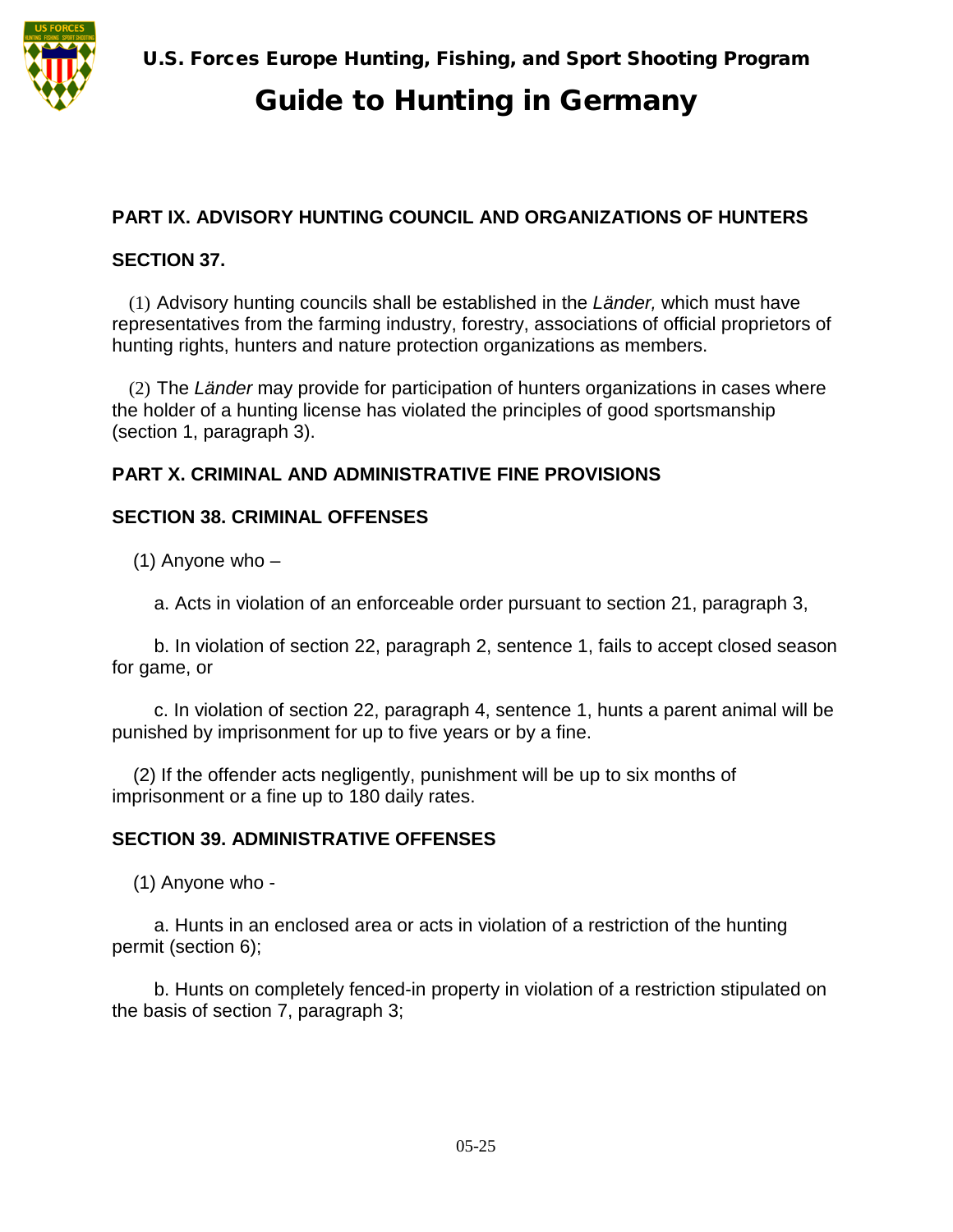

# Guide to Hunting in Germany

c. Hunts on the basis of a hunting lease contract which is invalid pursuant to section 11, paragraph 6, sentence 1, on the basis of a hunting permit against payment which is invalid pursuant to section 11, paragraph 6, sentence 2, or in violation of section 12, paragraph 4;

d. Hunts as a holder of a youth hunting license without a person accompanying them (section 16);

e. Acts in violation of the provisions of section 19, paragraph 1, numbers 3 to 9, 11 to 14, 16 to 18, section 19a or section 20, paragraph 1;

f. Uses a method to scare-off game by which the game is injured or endangered (section 26);

g. Acts in violation of a provision of section 28, paragraph 1 to 3, concerning the preservation, setting free and naturalization of game;

h. Acts in violation of the provisions of section 33, paragraph 1 and thereby causing damage by hunting;

i. Refuses to present their hunting license, if requested (section 15, paragraph 1).

j. Commits an administrative offense.

(2) Anyone who, willfully or negligently:

a. Hunts without carrying a valid license, or hunts although they are not allowed to hunt (section 41a);

b. Acts in violation of section 19, paragraph 1, numbers 1, 2, 10, and 15;

c. Shoots cloven-hoofed game or other game which may only be hunted within the scope of a shooting plan prior to the confirmation or establishment of such plan (section 21, paragraph 2, sentence 1), or exceeds the shooting plan;

d. In violation of section 22, paragraph 1, sentence 2 fails to spare game from hunting;

e. As a person authorized to hunt fails to immediately report the occurrence of an epidemic game disease to the competent authority or fails to follow the instructions given by the competent authority to fight the epidemic game disease (section 24);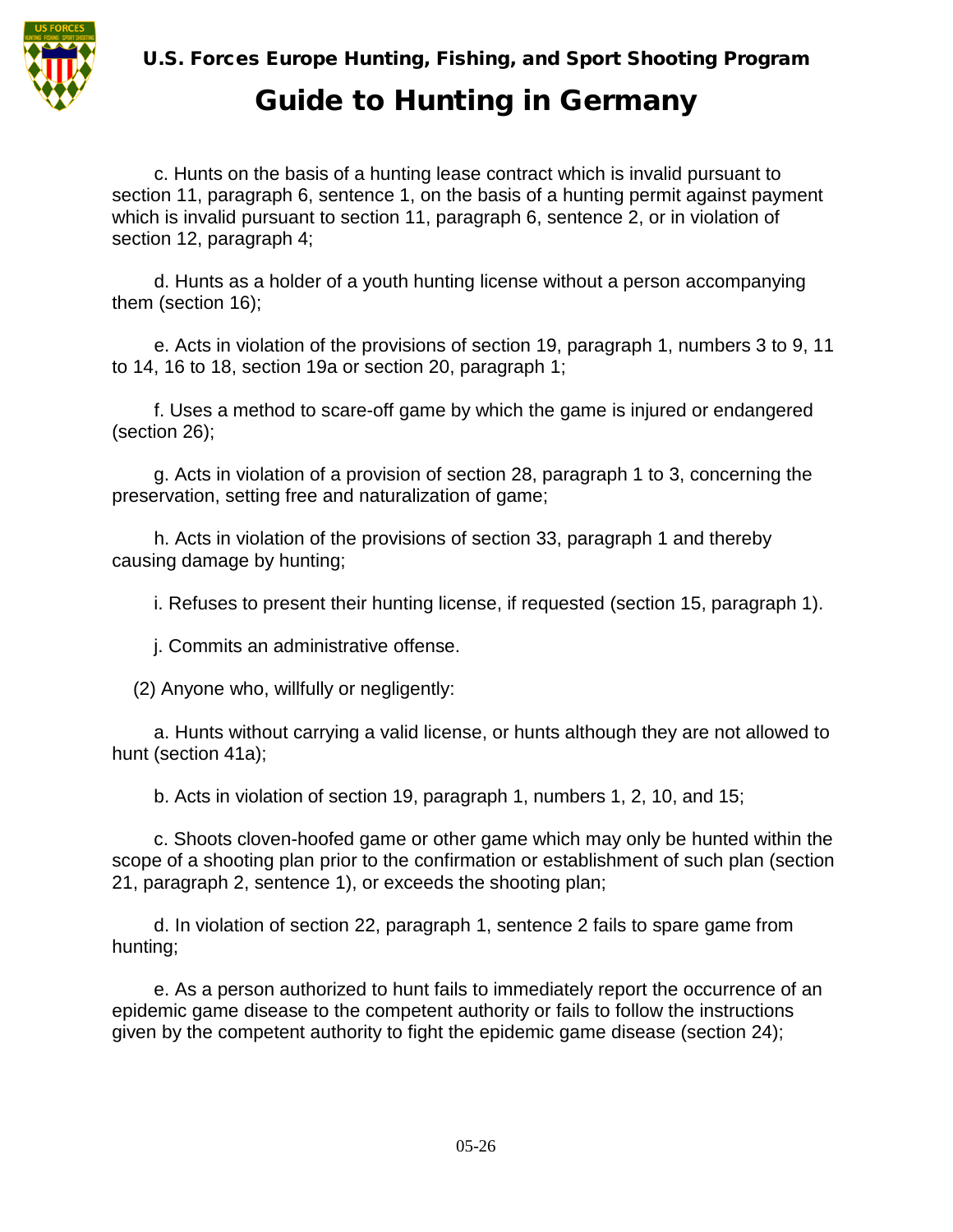

# Guide to Hunting in Germany

f. Acts in violation of a statutory order pursuant to section 36, paragraph 1 or 5, or a *Länder* regulation pursuant to section 36, paragraph 2, to the extent that it refers to this administrative fine regulation in connection with a specific fact of a case;

g. Without being authorized accesses other hunters' hunting area with complete hunting gear (with firearm) beyond paths open for general use commits an administrative offense.

(3) For an administrative offenses, a fine up to 5,000 Euros may be imposed.

#### **SECTION 40. CONFISCATION**

(1) If an offense pursuant to section 38 or an administrative offense pursuant to section 39, paragraph 1, number 5 or paragraph 2, number 2 to 3a or number 5 has been committed –

a. Objects relating to the criminal offense or administrative offense, and

b. Objects which were used or intended for their commitment or preparation may be confiscated.

(2) Section 74a of the Criminal Code (*Strafgesetzbuch*) and section 23 of the Administrative Offenses Act (*Gesetz über Ordnungswidrigkeiten*) shall apply.

## **SECTION 41. ORDERING WITHDRAWAL OF THE HUNTING LICENSE**

(1) If a person is convicted for committing an illegal act –

a. Pursuant to section 38 of this Law;

b. Pursuant to sections 113, 114, 223 to 227, 231, 239, 240 of the Criminal Code, provided the person against whom the offense was directed was performing duties in connection with the protection of forests, fields, game or fish, or

c. Pursuant to sections 292 to 294 of the Criminal Code, or is not convicted only because their lack of criminal responsibility was proven or cannot be excluded, the court will order withdrawal of the hunting license if the offense substantiates that there is a risk that the offender will commit serious illegal acts of the described type if they further possesses their hunting license.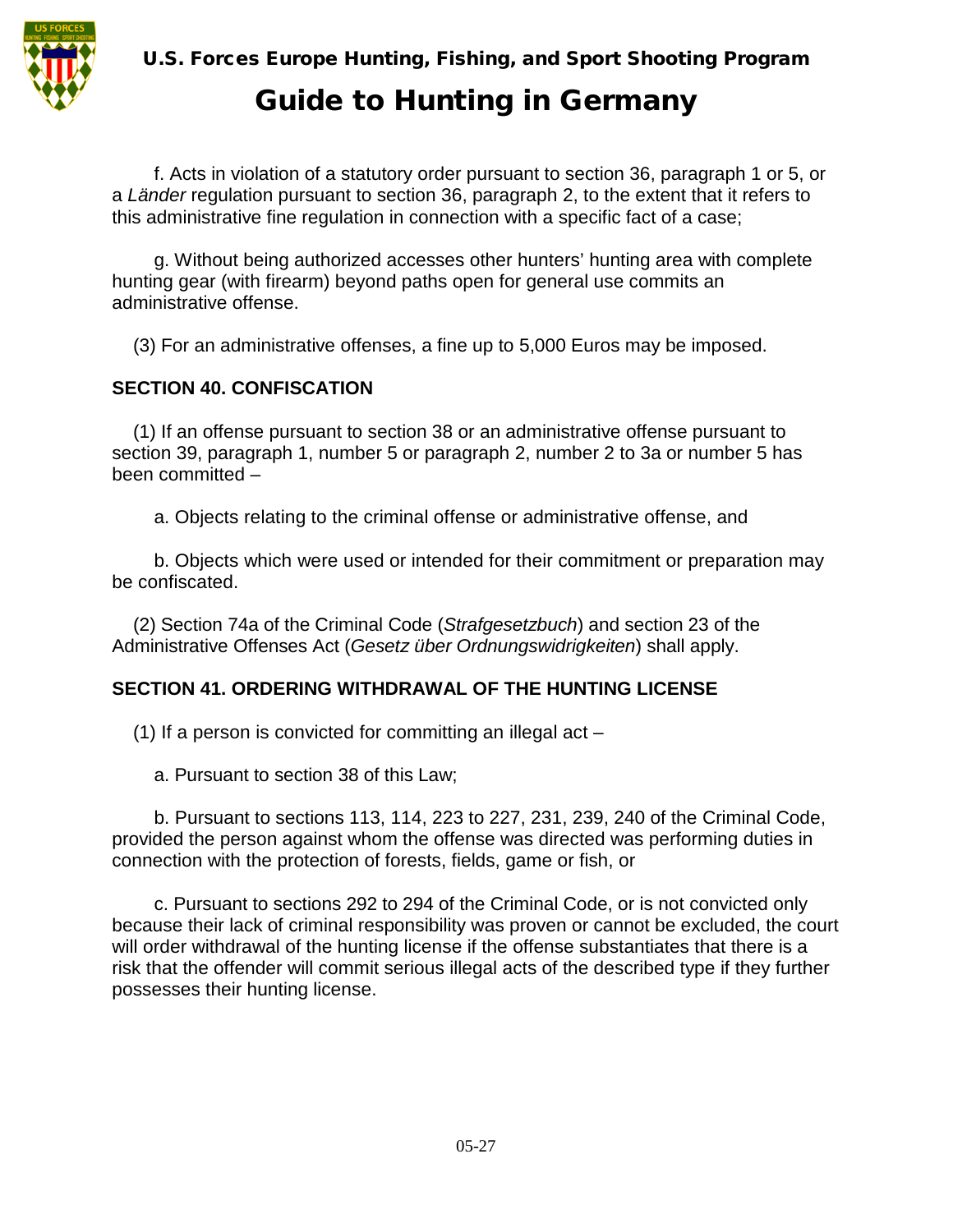

(2) If the court orders withdrawal of the hunting license, it also determines that the license may not be renewed for a period between one and five years (ban). This ban may be permanently imposed, if it is to be expected that the maximum period provided by law is not sufficient to avert the threat that they pose. If the offender does not have a hunting license only the ban is ordered. The ban is effective when the judgment is final.

(3) The court may lift the ban prematurely if, after the order of withdrawal, there is reason to believe that the risk that the offender will commit serious illegal acts of the type described in paragraph 1, no longer exists.

## **SECTION 41A. PROHIBITION TO HUNT**

(1) A punishment is imposed on a person for a criminal offense they committed while hunting or in connection with hunting,

(2) A fine is imposed on a person for an administrative offense pursuant to section 39, which they committed by grossly or persistently violating their duties when hunting.

(3) The decision may include a prohibition from hunting for a period of 1 month up to 6 months.

(4) The prohibition from hunting will be effective when the decision becomes final. If an issued hunting license is still valid, it will be held in official custody for the period of the prohibition; the same applies to a hunting license which was newly issued after the hunting year has ended. If it is not handed over voluntarily, the hunting license shall be seized.

(5) If a hunting license must be kept in official custody, the period of prohibition starts to run on the day it is taken into official custody. The time which the perpetrator spends in an institution based on an official order shall not be set off against the period of the prohibition to hunt.

(6) Following the pronouncement of the decision, or upon its service, the offender shall be instructed about the commencement of the prohibition period pursuant to paragraph 3, sentence 1.

#### **SECTION 42. PENAL PROVISIONS AND PROVISIONS ON FINES ISSUED BY THE**  *LÄNDER*

The *Länder* may issue provisions concerning punishments and fines for violation of the regulations issued by them to the extent that they are not covered by this Law.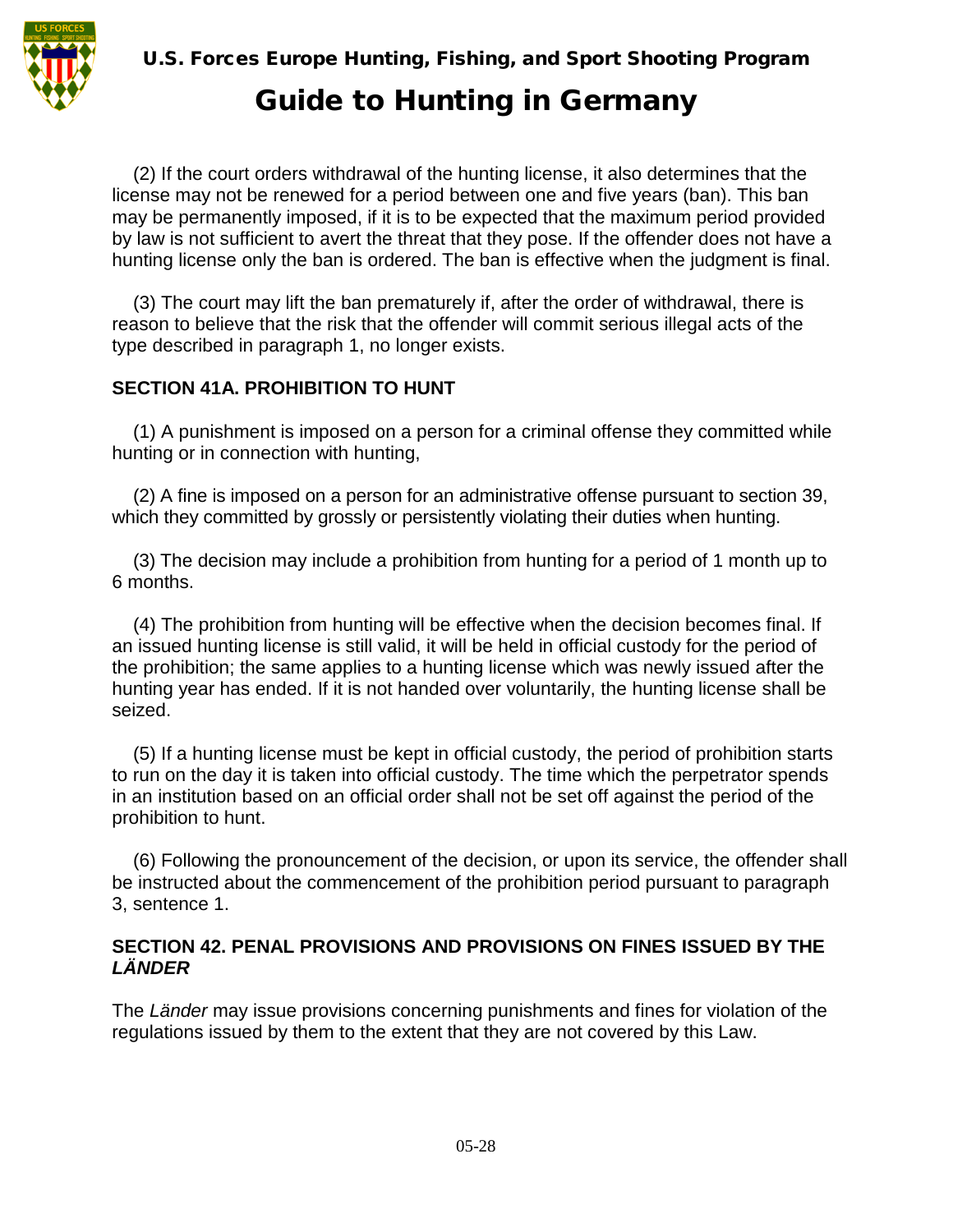

# Guide to Hunting in Germany

### **PART XI. FINAL PROVISIONS**

#### **SECTION 43. EXPIRATION OF LEASE CONTRACTS FOR HUNTING AREAS**  (*Not translated)***.**

### **SECTION 44. SPECIAL REGULATIONS**

In coordination with the Federal Ministry the competent *Land* governments are authorized, by statutory order, to regulate the exercise of hunting rights on the island of *Helgoland* and the hunting of water fowl on the "*Untersee"*and the Rhine river near Konstanz, in deviation from the provisions of this Law.

#### **SECTION 44A. PREJUDICE CLAUSE**

Provisions of the law relating to food and drugs, contagious food stuffs, diseases, meat hygiene and animal protection shall remain unaffected.

#### **SECTION 45. (DELETED)**

#### **SECTION 46. ENTRY INTO FORCE**

- (1) Entry into force of the original version of this Law.
- (2) Revocation of provisions

(3) References to provisions, which have been revoked pursuant to paragraph 2, are references to the pertinent provisions of this Law or the pertinent *Land* regulations.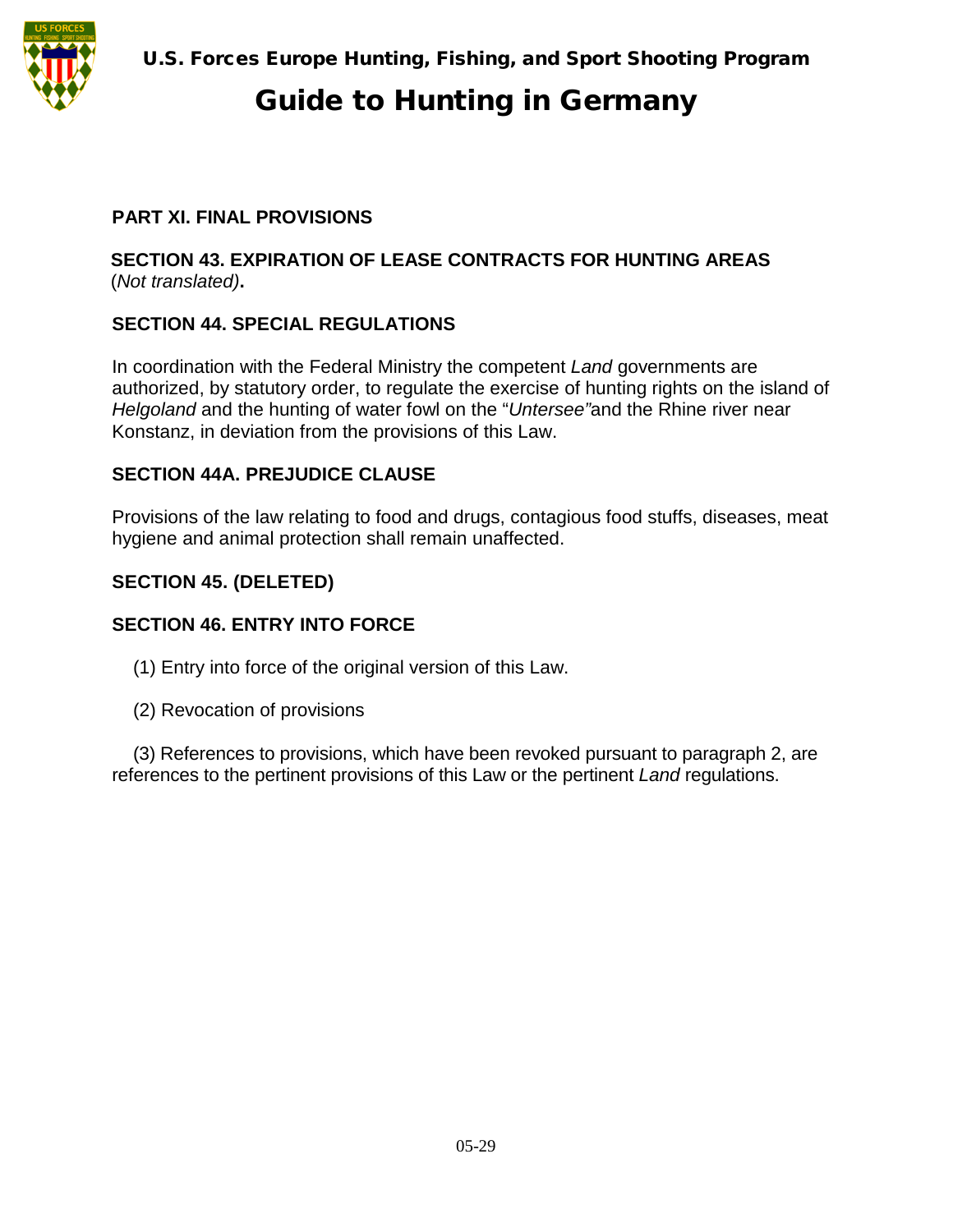

#### **FEDERAL HUNTING SEASONS**

#### **HAIRED GAME**

| <b>Red Deer</b>                                          |                 |
|----------------------------------------------------------|-----------------|
| Calf                                                     | 01 Aug - 28 Feb |
| Yearling stag                                            | 01 Jun - 28 Feb |
| Hind                                                     | 01 Jun - 31 Jan |
| Red deer Stags and adult female Red Deer 01 Aug - 31 Jan |                 |
| <b>Fallow and Sika Deer</b>                              |                 |
| Calf                                                     | 01 Sep - 28 Feb |
| Yearling stag                                            | 01 Jul - 28 Feb |
| Hind                                                     | 01 Jul - 31 Jan |
| Old Stags and adult female                               | 01 Sep - 31 Jan |
| <b>Roe Deer</b>                                          |                 |
| Fawn                                                     | 01 Sep - 28 Feb |
| Heifer                                                   | 16 May - 31 Jan |
| Doe                                                      | 01 Sep - 31 Jan |
| <b>Buck</b>                                              | 16 May - 15 Oct |
|                                                          |                 |
| <b>Chamois</b>                                           | 01 Aug - 15 Dec |
| <b>Ibex</b>                                              |                 |
| <b>Mouflon</b>                                           | 01 Aug - 31 Jan |
|                                                          |                 |
|                                                          |                 |
| <b>Wild Boar</b>                                         |                 |
| Piglets in 1 <sup>st</sup> year                          | Year round      |
| <b>Yearling Wild Boar</b>                                | Year round      |
| Mature males and females                                 | 16 Jun - 31 Jan |
| Hares                                                    | 01 Oct - 15 Jan |
| <b>Rabbits</b>                                           | Year round      |
| Marmot                                                   | .               |
| Wild cat                                                 | .               |
| Lynx                                                     | <u>.</u>        |
| Fox                                                      | Year round      |
| Stone and Tree marten                                    | 16 Oct - 28 Feb |
| Fitch                                                    | 01 Aug - 28 Feb |
| Ermine                                                   | 01 Aug - 28 Feb |
| Small weasel                                             | 01 Aug - 28 Feb |
| <b>Badger</b>                                            | 01 Aug - 31 Oct |
| Otter<br>Seal                                            | 01 Sep - 31 Oct |